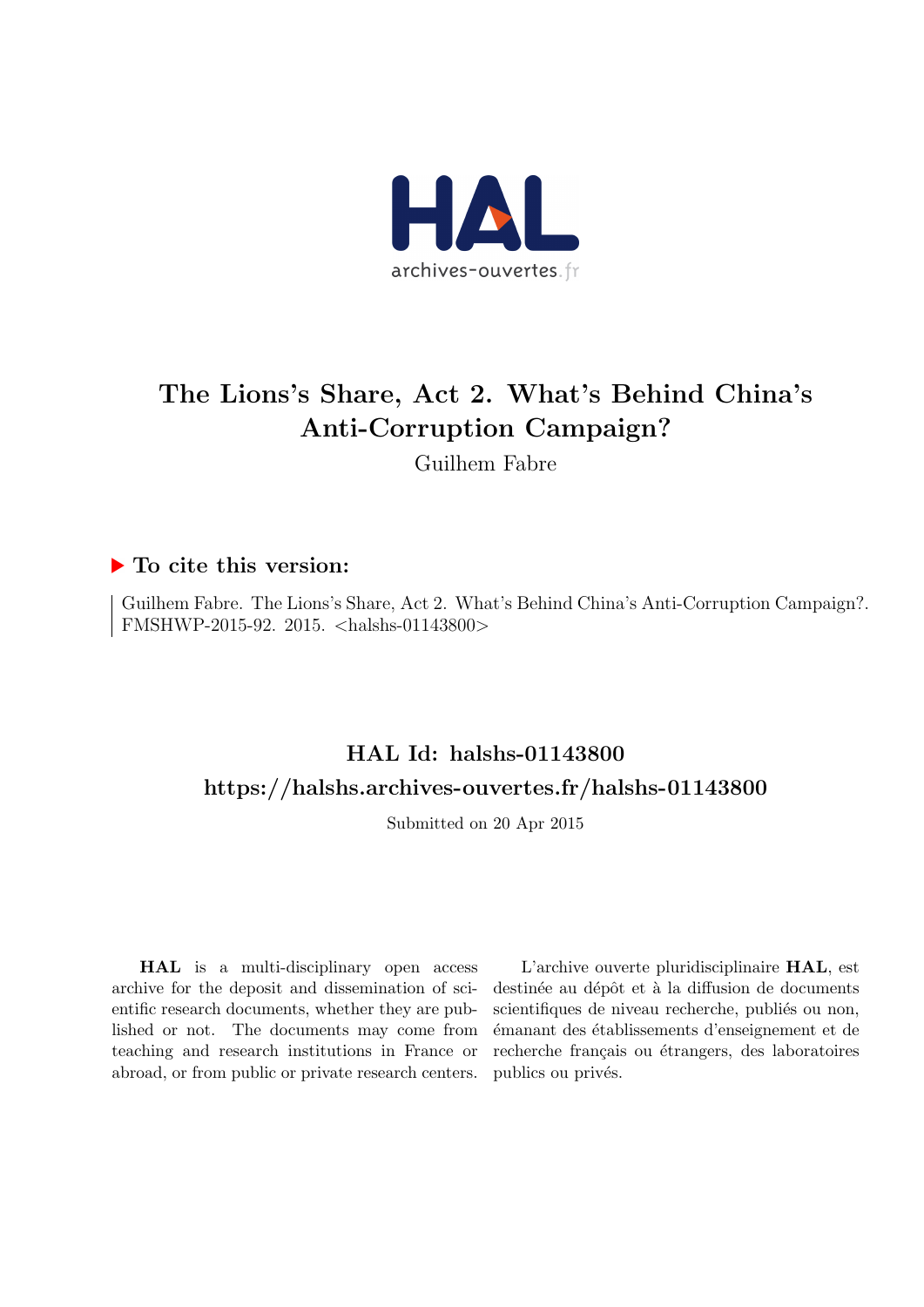

Séminaire BRICs FMSH - CRBC

# **The Lions's Share, Act 2. What's Behind China's Anti-Corruption Campaign?**

Guilhem Fabre

N°92 | april 2015

As we have seen in a previous working paper ( « The lion's share : What's behind China's economic slowdown ? »), China's elite have largely benefited from control of state assets and manipulation of the factors market (land, labor and capital) during the first decade of this century. Along with strong growth and social mobility, the accumulation of wealth has created some of the most flagrant social polarization worldwide, much higher than the official statistics. Instead of taking concrete measures to correct these inequalities, according to the new blueprint of reforms launched by the 3rd Plenum in November 2013, the new direction has focused on a gigantic campaign against corruption. The choice of the « tigers » targeted at the highest level reflect an aspect of political infighting.

**Working Papers Series**

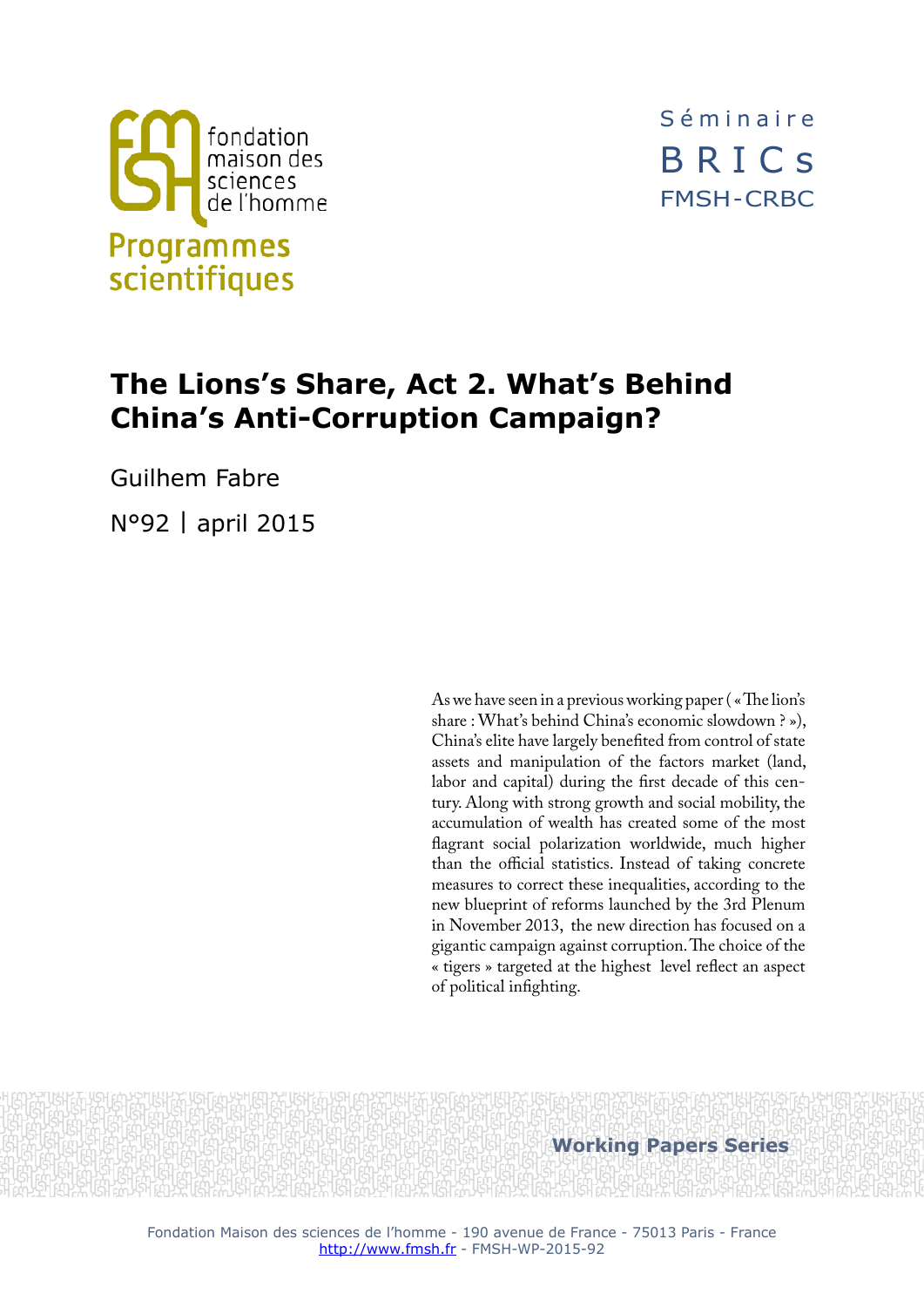# **The Lions's Share, Act 2. What's Behind China's Anti-Corruption Campaign?**

Guilhem Fabre

April 2015

## **The author**

Guilhem Fabre, sinologue et socio-économiste, est professeur à la Faculté des Affaires Internationales de l'université du Havre et co-responsable du séminaire BRICs de la FMSH/EHESS, avec Xavier Richet, Pierre Salama, Michel Schiray et Julien Vercueil. Ses travaux portent sur la Chine et la mondialisation. Il est notamment l'auteur de *Les prospérités du crime : Trafic de stupéfiants, blanchiment et crises financières dans l'après guerre froide*, Presses académiques francophones, 2013 et de *Instants Eternels : Cent et quelques poèmes connus par cœur en Chine»*, La Différence, 2014.

## **The text**

Two preliminary versions of this paper were presented at the BRICS Seminar in Moscow (October 2014, People's Friendship University), and in the FMSH, Paris ( January 2015). This working paper will be presented at the BRIC Seminar to be held in April 2015 at the CESP, Jawaharlal Nehru University, Delhi. The author thanks his colleagues Victor Rodwin (NYU), Pierre Salama (BRICS Seminar, FMSH) and Zhang Ning (China Centre, EHESS) for their very useful comments and revision of this working paper.

In the same series, the author published a previous working paper, entitled *The Lion's Share. What's behind China's economic slowdown*, FMSH-WP-2013-53, october, 2013 ([https://halshs.archives-ouvertes.fr/](https://halshs.archives-ouvertes.fr/FMSH-WP/halshs-00874077) [FMSH-WP/halshs-00874077](https://halshs.archives-ouvertes.fr/FMSH-WP/halshs-00874077)).

## **Citing this ce document**

Guilhem Fabre, *The Lions's Share, Act 2. What's Behind China's Anti-Corruption Campaign?,* FMSH-WP-2015-92, april 2015.

© Fondation Maison des sciences de l'homme - 2015

Informations et soumission des textes :

wpfmsh@msh-paris.fr

Fondation Maison des sciences de l'homme 190-196 avenue de France 75013 Paris - France

<http://www.fmsh.fr> [http://halshs.archives-ouvertes.fr/FMSH-](http://halshs.archives-ouvertes.fr/FMSH)WP <http://wpfmsh.hypotheses.org>

Les Working Papers et les Position Papers de la Fondation Maison des sciences de l'homme ont pour objectif la diffusion ouverte des travaux en train de se faire dans le cadre des diverses activités scientifiques de la Fondation : Le Collège d'études mondiales, Bourses Fernand Braudel-IFER, Programmes scientifiques, hébergement à la Maison Suger, Séminaires et Centres associés, Directeurs d'études associés...

Les opinions exprimées dans cet article n'engagent que leur auteur et ne reflètent pas nécessairement les positions institutionnelles de la Fondation MSH.

The Working Papers and Position Papers of the FMSH are produced in the course of the scientific activities of the FMSH: the chairs of the Institute for Global Studies, Fernand Braudel-IFER grants, the Foundation's scientific programmes, or the scholars hosted at the Maison Suger or as associate research directors. Working Papers may also be produced in partnership with affiliated institutions.

The views expressed in this paper are the author's own and do not necessarily reflect institutional positions from the Foundation MSH.

Fondation Maison des sciences de l'homme - 190 avenue de France - 75013 Paris - France <http://www.fmsh.fr>- FMSH-WP-2015-92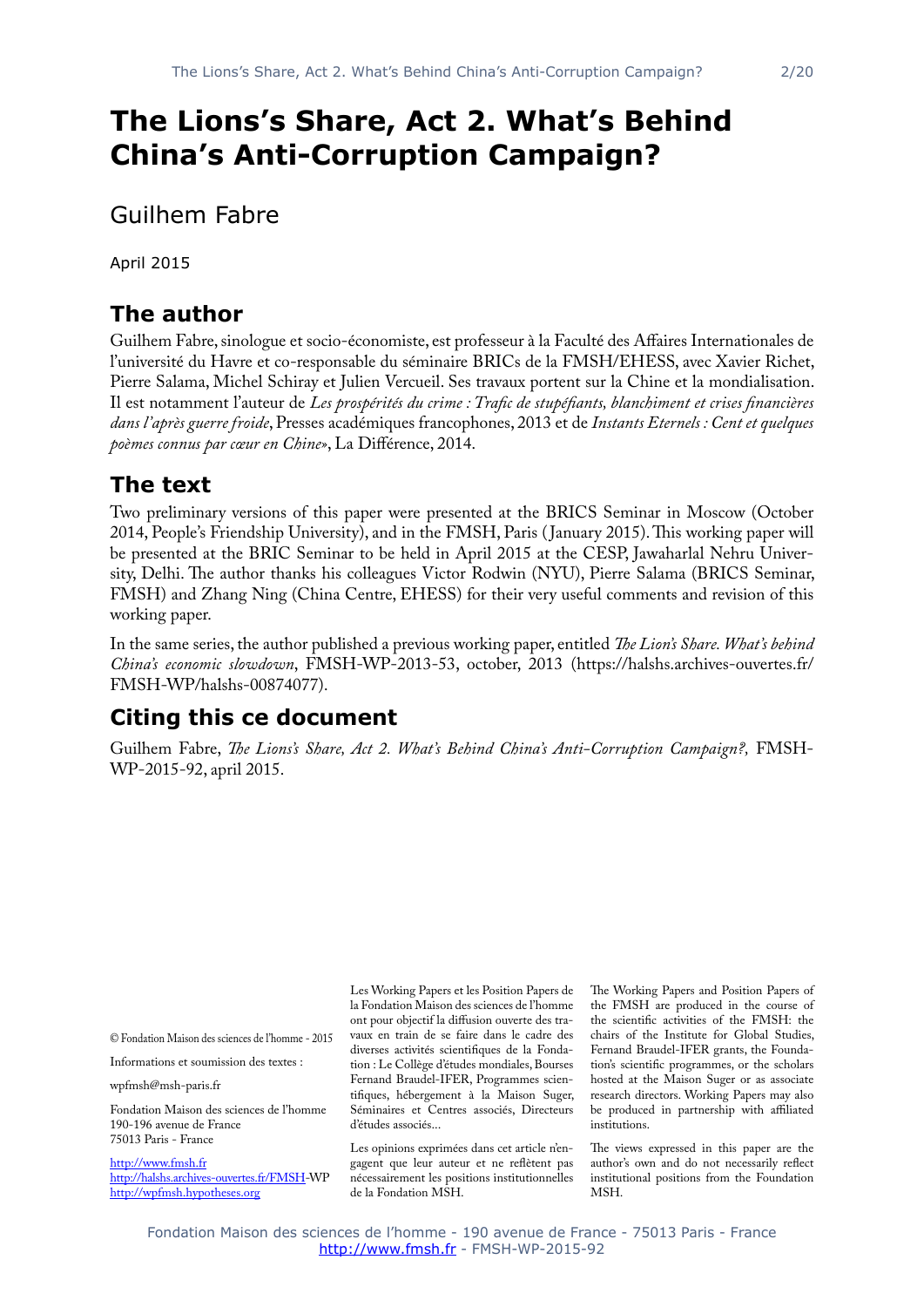#### **Abstract**

As we have seen in a previous working paper (« The lion's share: What's behind China's economic slowdown? »), China's elite have largely benefited from control of state assets and manipulation of the factors market (land, labor and capital) during the first decade of this century. Along with strong growth and social mobility, the accumulation of wealth has created some of the most flagrant social polarization worldwide, much higher than the official statistics. Instead of taking concrete measures to correct these inequalities, according to the new blueprint of reforms launched by the 3rd Plenum in November 2013, the new direction has focused on a gigantic campaign against corruption. The choice of the « tigers » targeted at the highest level reflect an aspect of political infighting. The top-down method as well as the creation of numerous « Central Leading Groups », allows the new secretary general and chairman Xi Jinping to concentrate power on a scale unprecedented since Deng Xiaoping. Behind these political stakes, the real goal of the campaign seems to destabilise vested interest groups in favor of the statuquo, but the social coalition supporting the power is still fragile, with the passive resistance of the local bureaucraties, the alienation of intellectuals and the uncertainties concerning the gains of the private sector.

## **Keywords**

China, anti-corruption, corruption, politics, economy, Xi Jinping

### **La part du lion, acte 2 : Les dessous de la campagne anticorruption en Chine**

## **Résumé**

Comme nous l'avons vu dans un précédent document de travail (« La part du lion : les dessous du ralentissement économique chinois »), l'élite chinoise a largement bénéficié du contrôle des actifs publics et de la manipulation du marché des facteurs (terrain, travail et capital), durant les années 2000. L'accumulation de richesses qui a suivi la forte croissance et la mobilité sociale, a créé l'une des plus fortes polarisation sociale au monde, bien supérieure aux chiffres officiels. Au lieu de prendre des mesures concrètes pour corriger ces inégalités, selon le plan de réformes lancé par le 3ème Plenum de novembre 2013, la nouvelle direction s'est concentrée sur une gigantesque campagne contre la corruption. Le choix des « tigres » visés au plus haut niveau n'est pas étranger à des règlements de compte politiques. La méthode très hiérarchique et la création de nombreux « Groupes de direction centraux », permettent au nouveau secrétaire général et président de concentrer le pouvoir sur une échelle sans précédent depuis Deng Xiaoping. Au delà des ces enjeux politiques, le vrai but de la campagne semble être de déstabiliser les groupes d'intérêts en faveur du *statu quo*, mais la coalition sociale soutenant le pouvoir reste encore fragile, avec la résistance passive des bureaucraties locales, l'aliénation des intellectuels et les incertitudes concernant les bénéfices des réformes pour le secteur privé.

## **Mots-clefs**

Chine, anti-corruption, corruption, politique, économie, Xi Jinping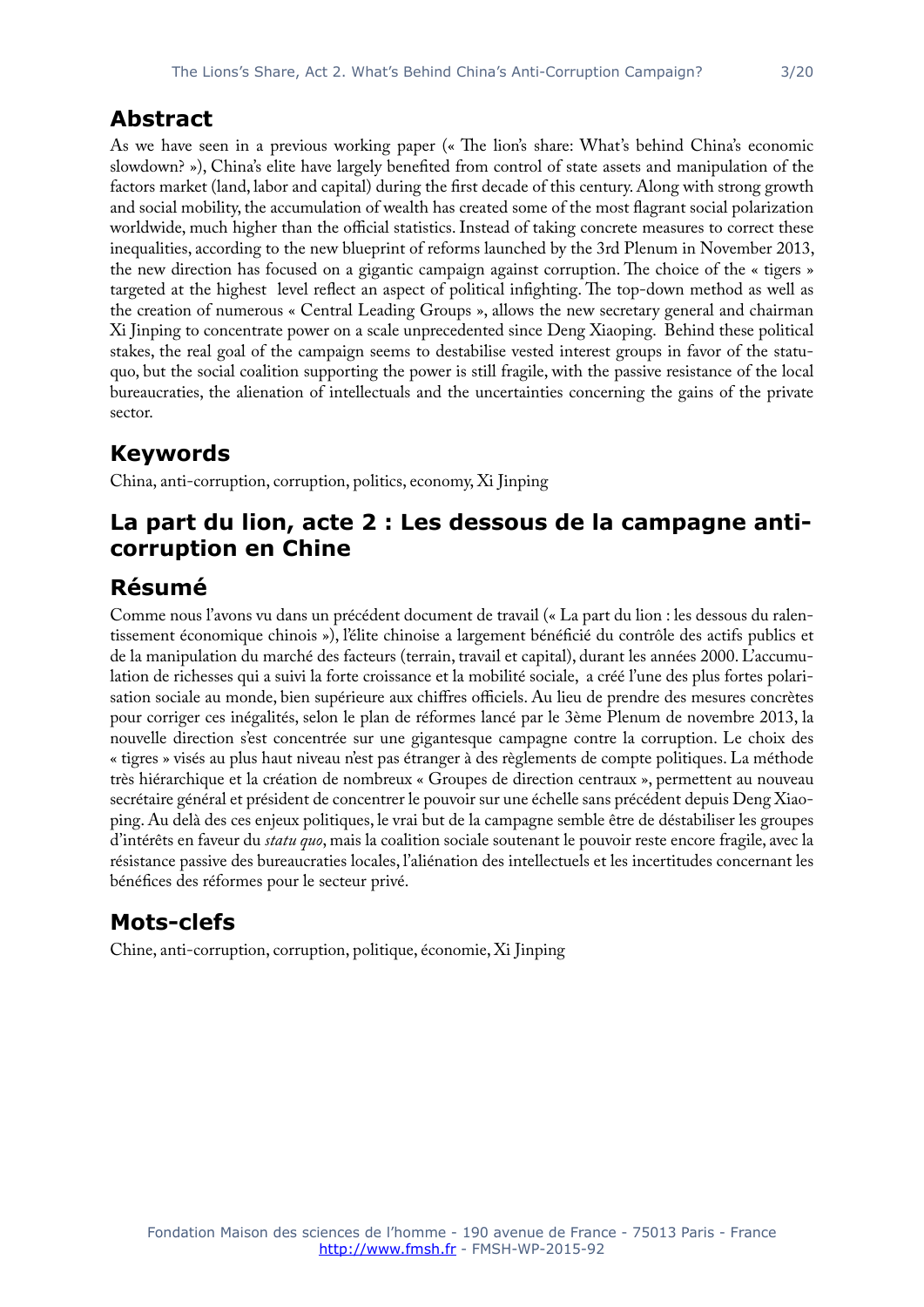# **Sommaire**

| The extent of social polarization:<br>the anatomy of the lion's share<br>The campaign against corruption<br>and the political power of Xi Jinping | 5.<br>6 |
|---------------------------------------------------------------------------------------------------------------------------------------------------|---------|
|                                                                                                                                                   |         |
| The justification for $\ll$ impartial justice $\gg$                                                                                               | 13      |
| The anti-corruption campaign<br>and the rule by law                                                                                               | 13      |
| The top-down dynamic<br>and the problematic social coalition                                                                                      | 15      |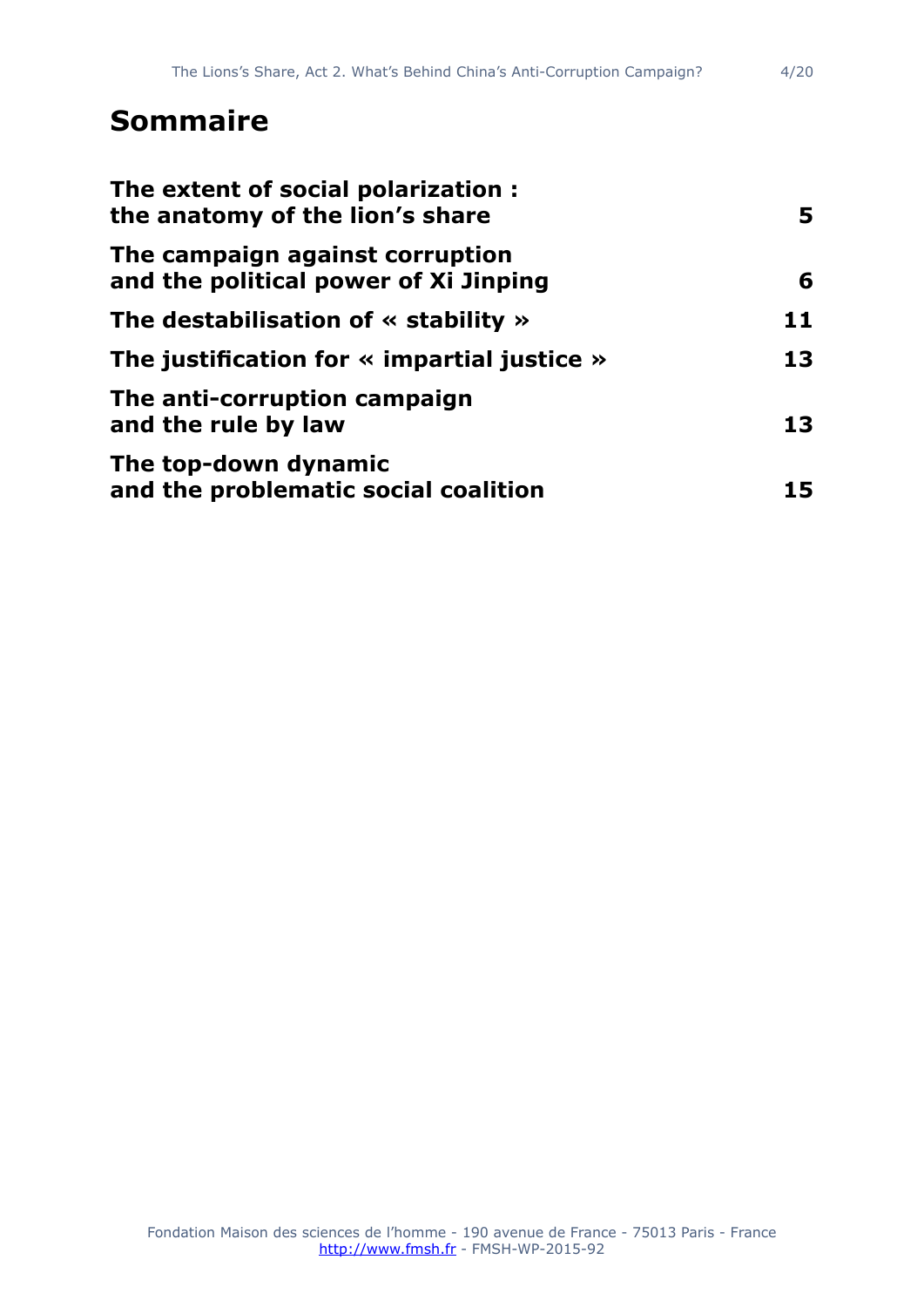the 3rd plenum of the 18th Central 50 percent of savings, the top 10 percent represent 66,2 percent, and the top 25 percent income households account for 83,5 percent of total savings.<sup>2</sup>

The new cycle of reforms launched by<br>the 3rd plenum of the 18th Central<br>Committee of the Chinese Commu-<br>nist Party in November 2013 aims to<br>implement a transition from an economic stra-<br>tegy financed by capital accumulatio Committee of the Chinese Communist Party in November 2013 aims to implement a transition from an economic strategy financed by capital accumulation to one based on redistribution of the the state-party system revenues. As we have seeen in a previous study1, China's elite have largely benefited from control of state sector assets, and manipulation of the factors market (land, labor and capital). Along with strong growth which has allowed social mobility, the accumulation of wealth has benefited a minority of the population, creating some of the most flagrant social polarization, worldwide, a striking paradox for a regime led by a « communist » party. But instead of taking concrete economic measures to correct these inequalities, the new direction has focused on a gigantic campaign against corruption, which has changed the rules of the political game. This paper seeks to explain the reasons for this campaign, its possible outcome for the new round of economic reforms, and the legacy it will leave behind.

#### **The extent of social polarization : the anatomy of the lion's share**

In contrast to official statistics, a nationally representative survey, conducted in the summer of 2011 with a sample of 8,438 households and 29,450 individuals, indicates that China's Gini coefficient, a measure of inequality on a scale from complete equality (zero) to complete inequality (1), reaches 0,61, at the national level, with regional variations ranging from 0,60 in the east part, 0,56 in the centre and 0,54 in west. Income transfers such as pensions, social security and other social programs tend to reduce inequality on a much smaller scale than in other countries. Poor households in the countryside typically suffer from poor health, lack of medical insurance and low levels of education. Although the saving rate for Chinese households is around 30 percent of aggregate income, less than 55 percent of households saved money in 2010, and 45 percent did not save. According to income levels, the top 5 percent income households account for

1. « The Lion's Share : What's Behind China's Economic Slowdown ? » October 2013, FMSH Working Paper : <http://www.fmsh.fr/fr/c/4005>

The situation is even more inequitable with respect to wealth concentration. The Beijing University *2014 Report on the Development of the People's Livelihood in China*, based on a nationally representative panel, covering 15,000 households and more than 50,000 individuals, indicates that the Gini coefficient for wealth inequality has grown from 0.45 in 1995, to 0.55 in 2002, and to 0.73 in 2012. **The top 1 percent of households today concentrate more than a third of wealth, while the lowest 25 % of households account for 1 percent**<sup>3</sup> . Although regional and town and country inequalities explain much of this gap, there are two other specific features of wealth inequalities : 1. Households « within the system » (体制内) have a much higher wealth level than those outside of it (体之外) ; 2. Middle income households' wealth has risen at a fast pace while the low income households and high income household wealth has risen more slowly than in the previous year.

The authors of this report underline the risk of a vicious circle where « the rich get richer and the poor get poorer ». As health expenditures and social insurance represent some 11 percent of household consumption, a larger share than in most developed countries, and as these expenditures influence the households' livelihood, particularly in the case of the poor and the vulnerable, who become marginalized in case of severe illness4 , transfer payments and a real redistribution policy are seen by Li Gan as the most effective way to correct these inequalities. As shown in the following graph, after transfer payments the Gini coefficient declines from 0.50 to 0.30 in Germany, from 0.51 to 0.34 in the United Kingdom, from 0.46 to 0.33 in Japan, from 0.49 to 0.38 in the U.S, and from  $0.5$  to  $0.3$  in France<sup>5</sup>.

<sup>2.</sup> Li Gan, « Income inequality and consumption in China », August 2013, Texas A&M University, Soutwestern University of Finance and Economics (Chengdu), [http://](http://international.uiowa.edu/files/international.uiowa.edu/files/file_uploads/incomeinequalityinchina.pdf) [international.uiowa.edu/files/international.uiowa.](http://international.uiowa.edu/files/international.uiowa.edu/files/file_uploads/incomeinequalityinchina.pdf) [edu/files/file\\_uploads/incomeinequalityinchina.pdf](http://international.uiowa.edu/files/international.uiowa.edu/files/file_uploads/incomeinequalityinchina.pdf)

<sup>3.</sup> 国民生发展报告2014, Renmin Wang, Beijing, 26/07/2014 : 北大报告\_中国1%25[家庭占有全国三分之](25<5BB6><5EAD><5360><6709><5168><56FD><4E09><5206><4E4B><4E00><4EE5><4E0A><8D22><4EA7>_<7F51><6613><65B0><95FB><4E2D><5FC3>.html) 一以上财产\_[网易新闻中心](25<5BB6><5EAD><5360><6709><5168><56FD><4E09><5206><4E4B><4E00><4EE5><4E0A><8D22><4EA7>_<7F51><6613><65B0><95FB><4E2D><5FC3>.html).html

<sup>4.</sup> Idem, p.2.

<sup>5.</sup> Li Gan, *article cited,* p. 12. [http://www.cbpp.org/](http://www.cbpp.org/cms/?fa=view&id=4142) [cms/?fa=view&id=4142](http://www.cbpp.org/cms/?fa=view&id=4142)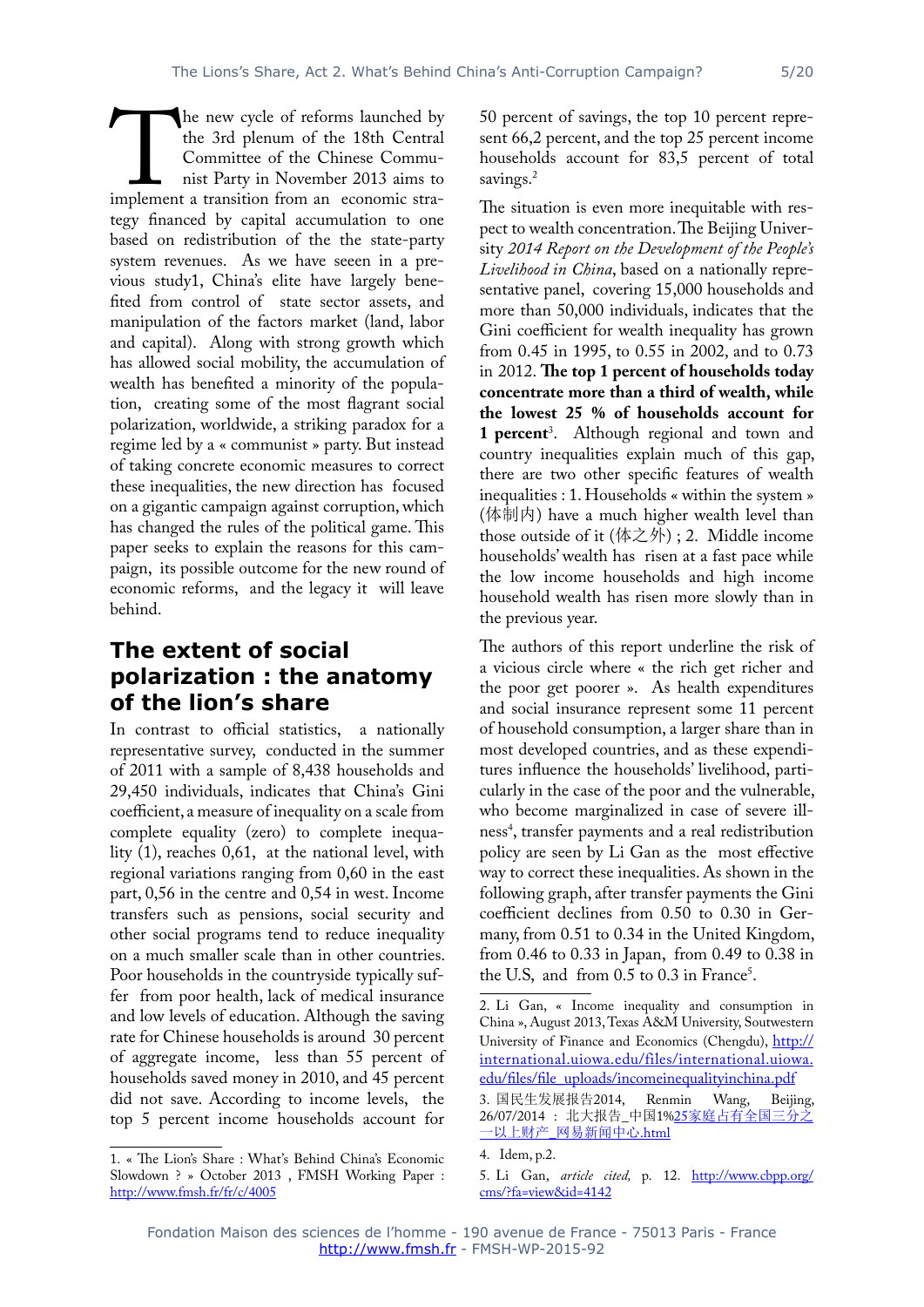



Source : LI Gan, article cited.

<http://www.cbpp.org/cms/?fa=view&id=4142>(The degree of redistribution seems overstated, as it does not take into account indirect taxes)

#### **The campaign against corruption and the political power of Xi Jinping**

If we look closely at all the reform principles and areas defined by the 3rd Plenum of November, 2013, from the factor markets (land reform, interest rate liberalisation, « registration » or « hukou » reform aiming to integrate progressively the informal labor of more than 260 million migrants), to the state sector reform, the environmental priority, and the redefinition of the central and local governments' fiscal relations, they would result in a redistribution of the « lion's share », a huge transfer of resources from the state and the elites to households and small and medium enterprises.

All these measures have costs and affect powerful stakeholders, as noted in the *China 2030* Report (2012), co-produced by the World Bank and the Development Research Centre of the State Council, which may be regarded as a blueprint for this new reform cycle : « The most resistant (opposition) group is likely to be vested interests such as those enterprises that enjoy partial or full monopoly (or monopsony) in key markets, as well as firms, groups, institutions and individuals who obtain special privileges and benefits or enjoy special treatment from the current power structure and institutional setting. These groups gain from a special relationship with decision-makers or reap economic rents from distorsions implicit in the current price, institutionnal and administrative structure. They are likely to be influential, powerful, resourceful, and resolute in protecting their interests. Overcoming such opposition will require political courage, determination, clarity of purpose and skilled leadership qualities at the highest level of the government »<sup>6</sup>.

The political nature of this new set of reforms may explain a paradox in 2014. On the one hand, the promise of reforms has been more important

<sup>6.</sup> [http://www.worldbank.org/content/dam/Worldbank/](http://www.worldbank.org/content/dam/Worldbank/document/China-2030-complete.pdf) [document/China-2030-complete.pdf](http://www.worldbank.org/content/dam/Worldbank/document/China-2030-complete.pdf) ; p.66.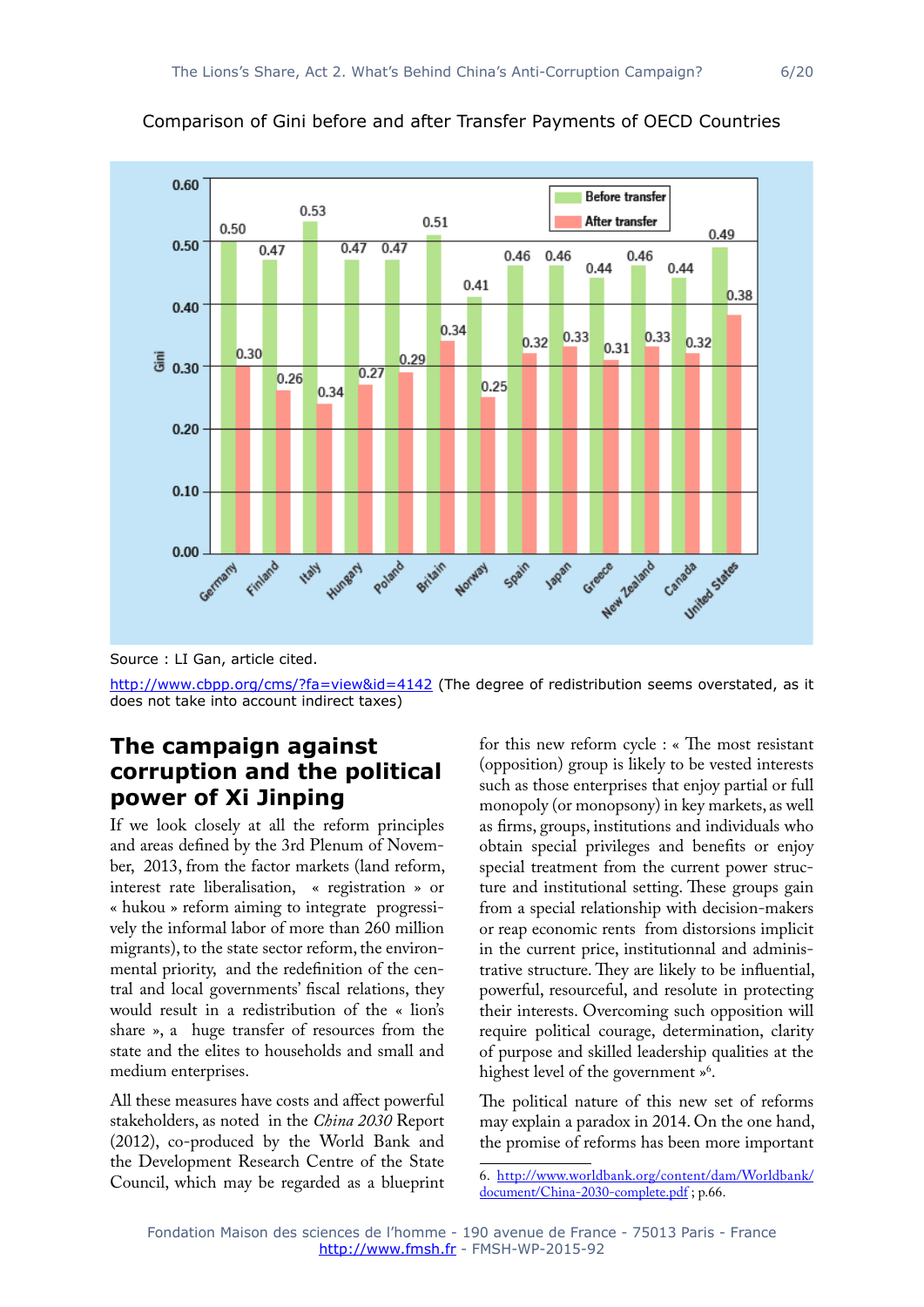than its actual delivery ; on the other, the campaign against corruption, or « undesirable work styles » launched personnally by Xi Jinping after his access to power at the 18th Party Congress in November 2012, has shaken the whole stateparty system, and surprised China and the world by its unprecedented extent and intensity. In this sense, the campaign represents a rupture of the current leadership, in sharp contrast to the post Tian'anmen leaders who had focused their attention on « social stability » and « economic growth ».

Ren Jianming, one of China's leading corruption researchers underlines the novelty of this campaign and its political character. There are 800,000 people, including full and part-time employees, working nationwide in the anti-corruption campaign7 . An official of the State Organ's Work Committee of the CCP praises its effectiveness, noting that government spending dropped 35 percent in 2014<sup>8</sup>.

Led by Vice-Premier Wang Qishan, one of the closest political confidents and long-term friends of President Xi Jinping<sup>9</sup>, the Central Discipline Inspection Commission (CDIC), whose website attracts up to 2 million viewers every day, is in charge of « hunting tigers (senior officials) and swating flies (lower level officials) », as the movement is called. Between 2012 and 2014, it has investigated 68 high level officials, disciplined over 100.000 party cadres and severely disciplined over 31.000<sup>10</sup>. A dual leadership structure has been created, that sees local inspectors no longer monopolized by their local party committees, but also needing to answer to higher authorities. They face penalties if they fail to supervise and find corrupt officials. Although the inertia

shown by many local governments to implement the reform measures and follow the CDIC campaign illustrate the local resistance to this top-down policy, Cai Xia, of the Central Party School, insists on the shock and the deterence effects that this campaign has exerted on the thinking of high-level managers $11$ . It seems clear that the tolerance and the accommodation of the post-Tian'anmen successive leaderships, which had multiplied the opportunities for corruption in a context of relative impunity, has given way to a new political atmosphere that tends to exert much greater pressure on the state-party apparatus. Opportunities as well as impunity for corruption have vanished with the determination of the new top-down policy.

According to a study published by the magazine *Caijing*, the new campaign has destabilised public servants by reducing their grey income, their powers and prerogatives, and placing them under strict supervision. Sixty -four percent civil servants actually fear some incident in their work, 51 percent fear coming to the attention of the media or internet, and 42 percent dread information leaks about corruption problems<sup>12</sup>. In his 2015 work report Wang Qishan revealed that corruption cases uncovered in government agencies are related to mine development, land leasing, construction projects , misappropriation of public funds, vote buying for local and provincial assemblies, buying and selling of positions. Stateowned enterprises (SOE) are also implicated in underhanded schemes involving project bidding, equipment procurement and overseas acquisitions. By September 2014, 67 senior executives were detained in the corruption crackdown, 37 of whom were top executives $13$ . This is not surprising, as SOE may be viewed as the lion's share of the state party, concentrating power and capital in a revolving door system of divided loyalty. SOE executives used to enter governement to promote their policies and orient the allocation of ressources, while government officials used to enter SOE to pursue economic gains $^{14}$ .

<sup>7.</sup> Didi Kirsten Tatlow, *International New York Times, <sinosphere.blogs>,* Sept.2, 2014.

<sup>8. «</sup> China to further tighten disciplinary inspections », Xinhua, July 22, 2014. Another report from Xinhua (07/10/14) notes that « public expenditure on government vehicles, officials' overseas travel and official receptions was reduced by 53 billion yuan (\$ 8.6billion) or 27.5 percent over the previous year. »

<sup>9.</sup> Cheng Li, *Xi Jinpings's Inner Circle : Friends from Xi's Formative Years* , Brooking Institution, Washington, July 2014, [http://www.brookings.edu/research/articles/2014/07/18-xi](http://www.brookings.edu/research/articles/2014/07/18-xi-jinping-inner-circle-friends-li)[jinping-inner-circle-friends-li](http://www.brookings.edu/research/articles/2014/07/18-xi-jinping-inner-circle-friends-li)

<sup>10.</sup> [http://foreignpolicy.com/2015/01/09/chinas-an](http://foreignpolicy.com/2015/01/09/chinas-anti-corruption-campaign-ensnares-tens-of-thousands-more/)[ti-corruption-campaign-ensnares-tens-of-thousands](http://foreignpolicy.com/2015/01/09/chinas-anti-corruption-campaign-ensnares-tens-of-thousands-more/)[more/](http://foreignpolicy.com/2015/01/09/chinas-anti-corruption-campaign-ensnares-tens-of-thousands-more/) ; Wang Qishan Work Report at the 5th Plenum, January, 12, 2015 (in chinese) : [http://news.xinhuanet.com/](http://news.xinhuanet.com/politics/2015-01/29/c_1114183996.htm) [politics/2015-01/29/c\\_1114183996.htm](http://news.xinhuanet.com/politics/2015-01/29/c_1114183996.htm)

<sup>11.</sup> [http://english.caixin.com,](http://english.caixin.com) 22/07 & 24/07/2014

<sup>12.</sup> <Caijing.com.cn> Renmin luntan, 23/07/2014 : [http://](http://comments.caijing.com.cn/20140723) [comments.caijing.com.cn/20140723](http://comments.caijing.com.cn/20140723)

<sup>13.</sup> Jinghua shibao (Weibo), 15/09/2014.

<sup>14.</sup> Guilhem Fabre, « The lion's share : what's behind China's economic slowdown ? », FMSH Working Paper, cited, p.10. <http://www.fmsh.fr/fr/c/4005>.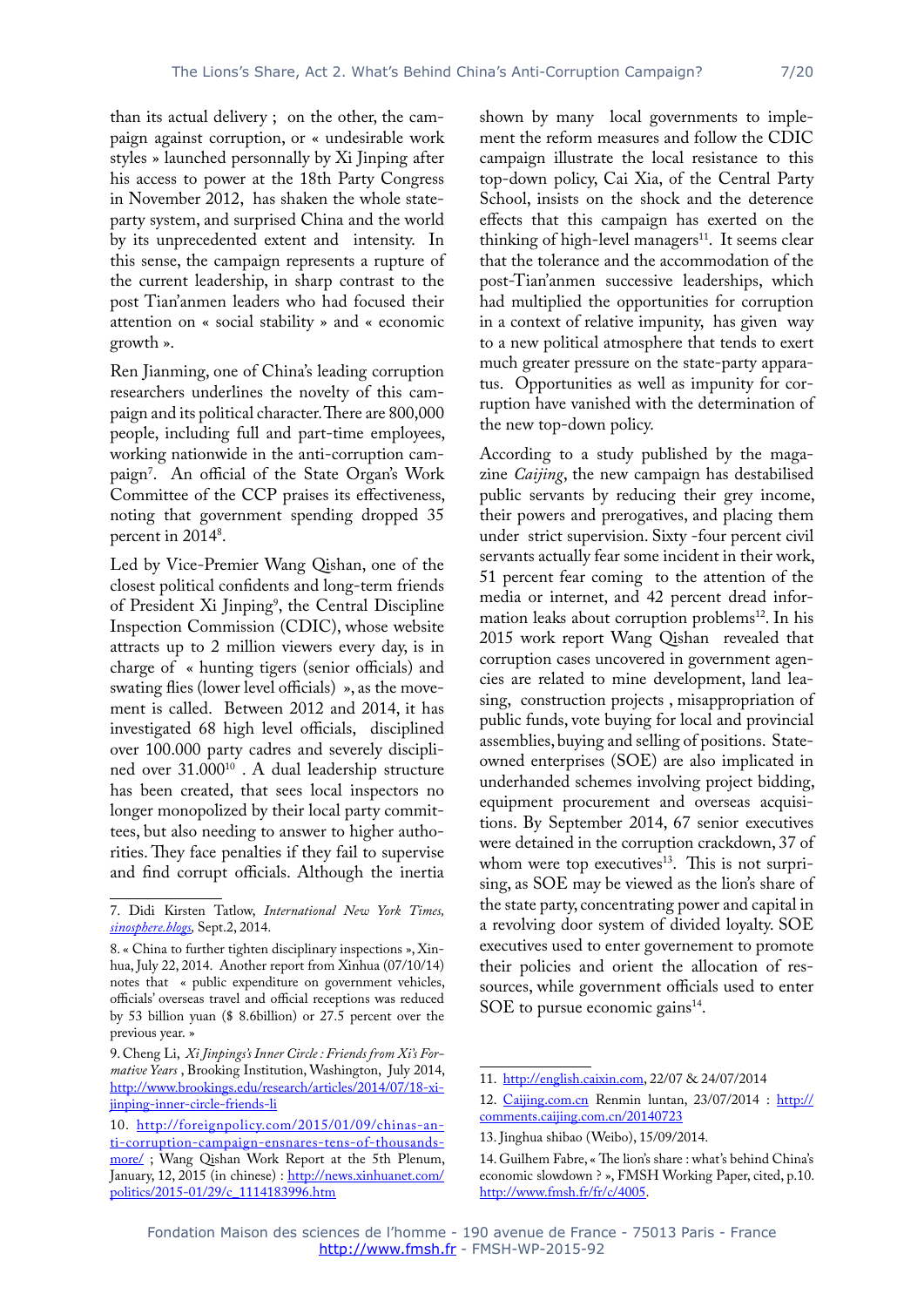That said, and despite the assumed popularity of this campaign<sup>15</sup>, the choice of the « tigers » targeted at the highest level reflect an aspect of political infighting. Susan Shirk has emphasized that the issue of official corruption « has emerged as a potent weapon in leadership competition in the post-Mao era »16. According to Prime Minister Li Peng, it was Zhao Ziyang's mismanagement of the economy that caused inflation and corruption at the origins of the Tian'anmen « counter revolutionnary movement ». One of the key reasons behind the arrest for corruption in 1995 of Chen Xitong, Beijing's mayor and a member of the Politburo -whose 25 members occupy the leading posts in China's state-party system - was his attempt to challenge party chief Jiang Zemin. In 2006, the fall of Chen Liangyu, major of Shanghai and member of the Politburo for a corruption scandal, allowed President Hu Jintao to limit the ascendency of the Shanghai faction led by ex President Jiang Zemin at the top of the party. The following year, Zeng Qinghong, a close ally of Jiang Zemin, took the initiative to lobby for the post of PRC President, occupied by the secretary general Hu Jintao, but he withdrew his challenge, after the CDIC, (reportedly under instructions from Hu Jintao), found that his son was implied in a corruption case.<sup>17</sup>

The same logic applies to the actual fight against graft, although the unprecedented scale of the campaign deeply modifies the structure of power. Since the opportunities for corruption are dependent on the prerogatives of political decision-makers in the state-party system, they follow the hierarchical ladder. According to Ren Jianming, one of the leading corruption researchers in China « we say that about 30 percent of heads of prefectures are corrupt. By office (provincial level or central level), it is about 50 percent, ministers, about 80 percent. You can work out for yourself what it is on the Politburo »…18 Even if the figures are much lower according to confidential documents, around 30 percent of decision makers, at this stage, it is practically impossible for the CDIC to tackle all these cases in a short time. At the highest level, the choice of targets depends largely on the capacity to forge a coalition among the 7 members Standing Committe of the Politburo, the Army and some of the retired leaders who keep networks in the Centre as well as in provinces. Thus the progress of the « tiger hunt » has been linked to political stakes since its beginning.

After the arrest in early 2012 of former Poliburo member and Chongqing party boss Bo Xilai, a potential political rival of Xi Jinping, who was convicted of bribery, embezzlement and abuse of power, and is now serving a life sentence, Party inspectors looked closely at officials in Sichuan where they dismantled a network of collusion between politicians and business executives after the launch of the anti-corruption campaign, as early as December 2012. The focus of Sichuan is particularly interesting since one of the closest allies of Bo Xilai, Zhou Yongkang , was formerly a director of China's largest oil company, the China National Petroleum Corporation, CNPC, (1988-1998) and party secretary of Sichuan Province (1999-2002) before his rise to the Ministry of State Security (2002) and then to the permanent Politburo, the highest governing body, from 2007 to 2012. The arrest in March, 2013, of the mining tycoon Liu Han,<sup>19</sup> close to Zhou Yongkang, was followed by the resignation of numerous top-level officials and executives in the economic nomenklatura, industry, construction and financial sector. Liu Han was later accused of covering up murders committed by his brother

<sup>15.</sup> According to Xinhua (22/01/2015), a survey published by *China Youth Daily* showed that 70 % of respondents were satisfied over the campaign.

<sup>16.</sup> Susan Shirk, *The political logic of economic reform in China*, Berkeley, University of California Press, 1993, p.87, cited in Xuezhi Guo, « Controlling corruption in the Party : China's Central Discipline Inspection Commission », *The China Quarterly*, September 2014, n°219, p.617.

<sup>17.</sup> Xuezhi Guo, idem, p. 617.

<sup>18.</sup> See note 9 : *International New York Times*, September 2, 2014. In his published studies, Ren Jianming cites different figures : up to one third of executives with the rank of ministers or above have accepted bribes and commissions or

helped their close relatives and cronies profit in commercial deals. This figure is similar to a 2014 internal report indicating that « more than 30 percent of party, government and military officials were found to be involved in some form of corruption » See. Willy LAM, « Growing CCDI Power Brings Questions of Politically-Motivated Purge », *China Brief*, The Jamestown Foundation, Vol. XV, Issue 3, February 5, 2015. [http://www.jamestown.org/chinabrief/.](http://www.jamestown.org/chinabrief/) On the difficulty of measuring corruption, by perception-based and non-perceptual approaches, see Paul M. Heywood and Jonathan Rose, « Close but no Cigar : the mesurement of corruption », *Journal of Public Policy* (2014), 34 :3, 507-529.

<sup>19.</sup> *Wall Street Journal*, 21/03/2013 : [http://www.](http://www.wsj.com/video/chinese-billionaires-whereabouts-unknown/004D5711-3214-49AF-B8FF-C835DA2DA27B.html#!0) [wsj.com/video/chinese-billionaires-whereabouts](http://www.wsj.com/video/chinese-billionaires-whereabouts-unknown/004D5711-3214-49AF-B8FF-C835DA2DA27B.html#!0)[unknown/004D5711-3214-49AF-B8FF-C835DA-](http://www.wsj.com/video/chinese-billionaires-whereabouts-unknown/004D5711-3214-49AF-B8FF-C835DA2DA27B.html#!0)[2DA27B.html#!0](http://www.wsj.com/video/chinese-billionaires-whereabouts-unknown/004D5711-3214-49AF-B8FF-C835DA2DA27B.html#!0)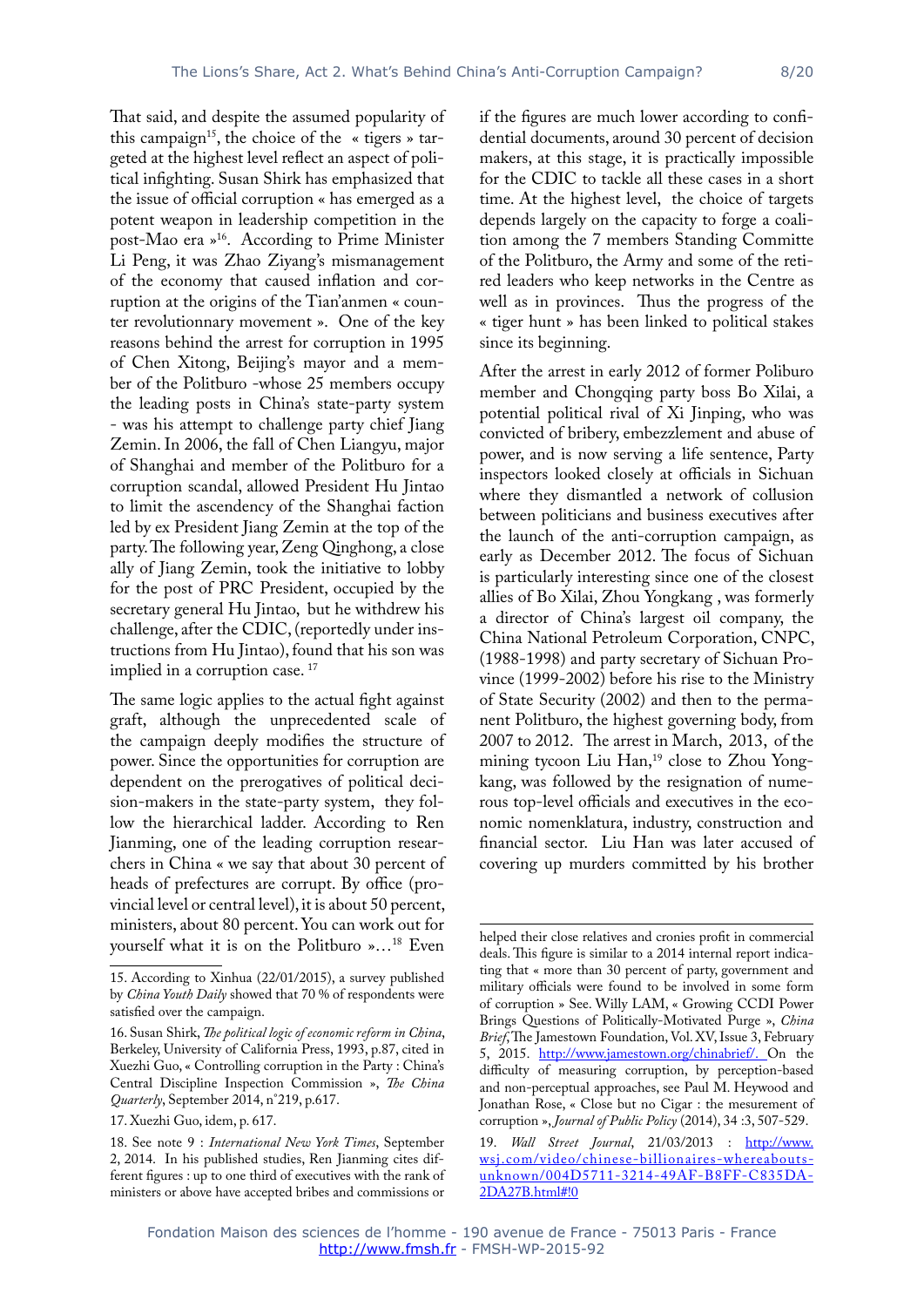Liu Wei, who allegedley ran gambling rings, and executed in 201520.

At the end of July, 2013, the communist party officially announced an investigation into Zhou Yongkang. The downfall of the former Standing Committee Politburo member, and political ally of Bo Xilai, who used to oversee hundred of thousands of police and paramilitary forces with an annual budget of more than \$ 100 billion, marks an extension of the anti-corruption campaign to more than 300 of his relatives, political allies and business associates, detained or questionned<sup>21</sup>.

An investigation of the prosperous state-run oil industry, led to the fall of Jiang Jiemin in August 2013, the former CEO of China National Petroleum Corporation(CNPC), just four months after his appointment as the head of the powerful State-owned Assets Supervision and Administration Commission (SASAC). Jiang Jiemin was linked with his ex boss Zhou Yongkang at the CNPC, as well as with Bo Xilai, The investigation extended not only to high-level managers of CNPC, more than a dozen of whom were removed, but also to its international operations and investments, in Indonesia, Iran and Canada, where local representatives were fired $22$ .

In March 2014, the arrests of a political friend of Zhou Yongkang and Bo Xilai, general Xu Caihou, the ex vice-chairman of the Central Military Commission, and of general Gu Junshan, Deputy Director of the General Logistic Department of the People's Liberation Army, is the result of the anti-corruption investigations undertaken in 2012, by a long-time ally of President Xi Jinping, General Liu Yuan, the son of President Liu Shaoqi, political commissar of the PLA's General Logistic Departement, in charge of contracts in land, housing, food, finance and services for China's 2.3 million-strong  $army^{23}$ . This was followed in December, 2014, and in January, 2015, by a major reshuffle linked to the anti-graft push,

among the top military officers of the People's Liberation Army and the military regions. Sixteen generals were placed under investigation for graft, including the two successive deputy political commissars of nuclear forces (Yu Daqing and Zhang Dongshui, from the Second Artillery Corps), the deputy head of the PLA's logistic Department (Liu Zheng), and Guo Zhenggang, from Zhejiang military command, the son of Guo Boxiong, a former member of the Politburo<sup>24</sup>.

The province of Sichuan is not the only example of the link between the CCDI inspections and a political purge at the central level. In Shanxi, as coal mine development, the main resource of the province, is decided by officials, it has favoured opportunities for collusion with entrepreneurs and corruption on a large scale. The campaign against graft has even become a governance issue. After the fall of the former vice-governor Du Shanxue and Chinese People Political Consultative Conference (CCPC) vice-chairman Ling Zhengce, five of 15 members of the provincial party standing committee were placed under investigation in 2014 25.

Ling Zhengce was the brother of Ling Jihua, the ex chief of staff of President Hu Jintao, as head of the General Office of the CCP Central Committee, and one of the numerous vice chairmen of the Chinese Political Consultative Conference , an advisory body. The Shanxi born Ling Jihua, linked to Jiang Jiemin, has been under investigation since December 2014, for having turned his native province into a kleptocratic bonanza, by forming the « Shanxi Gang », a corrupt network of officials and businessmen. In his report to the three day Plenum of the CCDI, presided by Xi Jinping in January 2015, Wang Qishan emphasized the links between corruption and key wrongdoings such as forming factions and cliques<sup>26</sup>. In the wake of Ling Jinghua's investigation, the successive arrests of Chinese spy Ma Jian, deputy Minister of the omnipotent security Ministry, and of executives of financial companies such as the Founder Group, a Peking University-owned technology conglomerate, and the

<sup>20.</sup> *Financial Times*, February 9, 2015 : [http://www.ft.com/](http://www.ft.com/intl/cms/s/0/9bba0d9e-b02b-11e4-a2cc-00144feab7de.html#axzz3SOTQsoD7) [intl/cms/s/0/9bba0d9e-b02b-11e4-a2cc-00144feab7de.](http://www.ft.com/intl/cms/s/0/9bba0d9e-b02b-11e4-a2cc-00144feab7de.html#axzz3SOTQsoD7) [html#axzz3SOTQsoD7](http://www.ft.com/intl/cms/s/0/9bba0d9e-b02b-11e4-a2cc-00144feab7de.html#axzz3SOTQsoD7)

<sup>21.</sup> Reuter, 17/09/2014 ; *Financial Times*, March, 31, 2014 : [http://www.ft.com/intl/cms/s/0/259ad956-a841-11e3](http://www.ft.com/intl/cms/s/0/259ad956-a841-11e3-a946-00144feab7de.html#axzz3SOTQsoD7) [a946-00144feab7de.html#axzz3SOTQsoD7](http://www.ft.com/intl/cms/s/0/259ad956-a841-11e3-a946-00144feab7de.html#axzz3SOTQsoD7)

<sup>22.</sup> [http://english.caixin.com,](http://english.caixin.com) 23, 24/07/2014.

<sup>23.</sup> John Garnaut, « Rotting from within », *Foreign Policy*, April 2012 ; Cheng Li, article cited : [http://www.brookings.](http://www.brookings.edu/research/articles/2014/07/18-xi-jinping-inner-circle-friends-li) [edu/research/articles/2014/07/18-xi-jinping-inner-circle](http://www.brookings.edu/research/articles/2014/07/18-xi-jinping-inner-circle-friends-li)[friends-li](http://www.brookings.edu/research/articles/2014/07/18-xi-jinping-inner-circle-friends-li)

<sup>24.</sup> <English.caixin.com>, January 8, 2015 ; Kevin N. McCauley, *China Brief*, Vol. XV, Issue 3, February 5, 2015. ; Bloom-berg, January 15, 2015 ; English [.caixin.com](caixin.com) March 3, 2015. 25. Ren Jianming, interview cited, note 9, *Shanxi ribao*, 23/07/2014.

<sup>26.</sup> *South China Morning Post*, January 12, 2015 ; Xinhua, January 29, 2015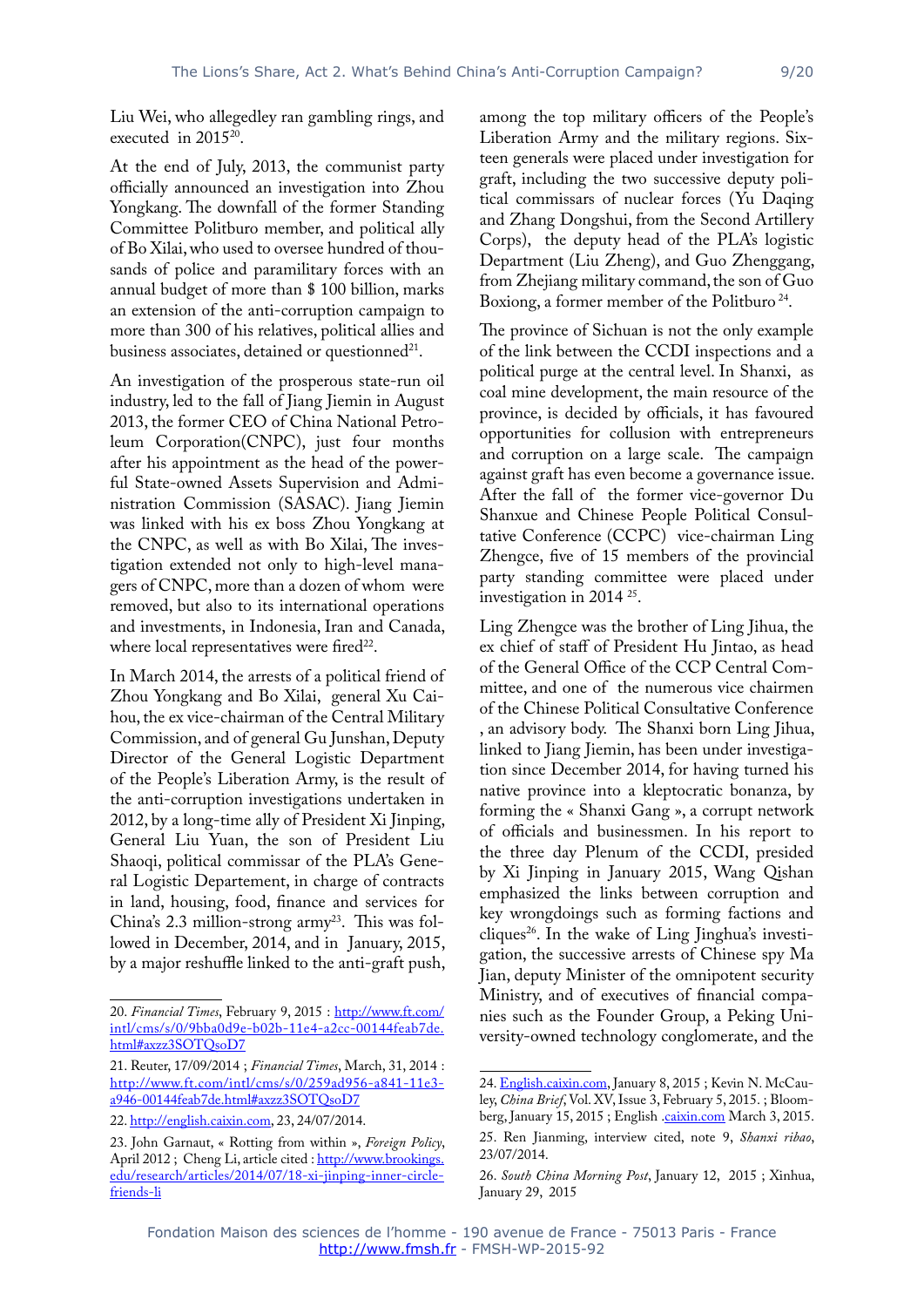Minsheng Bank, the nation's first privately owned lender, revealed a complex network of interests in relations to Ling Jihua<sup>27</sup>,

Bo Xilai, Zhou Yongkang, Ling Jihua and General Xu Caihou, who died of cancer in 2015, were rumoured to be the leaders of an « anti-Xi Jinping cabal » within the Party. Their fall for corruption is thus linked to political rivalry. 28 But far from being reduced to a power struggle, the anti-corruption campaign by its scale and its intensity has already deeply modified the power structure. If one agrees with Akio Takahara, the University of Tokyo, that « political actors can contend for power through and around institutions, and institutions can better carry out their mission if they increase their relative power  $v^{29}$ , the anti-corruption struggle has been used as a battle horse to strengthen the authority of the new Secretary General and President. The CCDI whose work was previously limited to clean governance, has extended its prerogatives to the whole administration, by stationing branch-offices in top Party and government units, such as the CCP Central Committee's General Office, the Organization Department (in charge of personnel and promotions), the Propaganda Department, the General Office of the State Council, the National People's Congress, and the Chinese People Political Consultative Conference (CPPCC). In 2015, it plans to station anti-corruption cells in all regional party and governement units as well as in important SOEs<sup>30</sup>.

In addition, Xi Jinping has taken the initiative to preside over numerous Central Leading Groups, which cover not only foreign affairs, national security, military reform, cybersecurity and information technology, but also matters, that fall generally within the competence of the State Council, such as financial and economic affairs. The Central Leading Group on Comprehensively Deepening Reforms, presided by Xi Jinping, includes five deputies CCDI Party Secretaries, among the 39 seniors cadres with the rank of

ministers or above, who seat on this body. These leading groups *institutionalize* the concentration of power in the hands of Xi Jinping. The division of labor and tendency of bargaining among interest groups or regions which prevailed in the ex Politburo Standing Committee, under Hu Jintao and Wen Jiabao, has given way to a new concentration of political, economic and military power, where the new President is omnipresent on all fronts,

With this new approach the whole political atmosphere has changed: the fight against dissidents is more resolute than ever, officials are worried about their work and careers, multinational corporations complain against accusations of tax-avoidance practices, or what they see as a onesided application of the anti-monopoly law<sup>31</sup>, and significantly, **almost half of China's most wealthy individuals, among the top one percent income households, are considering relocating to a developed market within the next five years**32. The U.S is their favorite destination. Their share of foreign purchases of real estate leaped to 16 percent in the year ending March 2014, from 5 percent in 2007. According to a recent journalistic investigation, Chinese nationals hold US \$ 660 billion in personnal wealth offshore and they spent US \$ 22 billion in U.S homes in 2013<sup>33</sup>. They paid a median price of \$ 523,148 higher than any other nationality and more than double the \$ 199,575 median price of all households sold<sup>34</sup>. Chinese applicants made up more than 85 percent of the nearly 11.000 people who received investors' visas in the US in the first eight months of 2014, and 43 percent of investors' visas in the UK. Statistics from the other prefered destinations such as Australia and Portugal, indicate an explosion of the number of wealthy

<sup>27.</sup> *South China Morning Post*, January, 11, 2015 ; *The National Interest*, January, 20, 2015 ;<English.caixin.com>, Februray 2, 2015 ; Bloomberg, Februrary 1, 2015.

<sup>28.</sup> Willy LAM, article cited, [http://www.jamestown.org/](http://www.jamestown.org/chinabrief/) [chinabrief/](http://www.jamestown.org/chinabrief/)

<sup>29.</sup> Richard C. Bush III « American and Japanese Scholars View China's Economy and Politics », Brookings Research Article, January 27, 2015.

<sup>30.</sup> Willy LAM, article cited, [http://www.jamestown.org/](http://www.jamestown.org/chinabrief/) [chinabrief/](http://www.jamestown.org/chinabrief/)

<sup>31.</sup> Li Jing, *South China Morning Post*, October 14 , 2014 ; Tao Jingzhou, *Financial Times*, August 8, 2014 : [http://](http://www.ft.com/intl/cms/s/0/170f1536-2f9c-11e4-83e4-00144feabdc0.html#axzz3G2E0UcYn) [www.ft.com/intl/cms/s/0/170f1536-2f9c-11e4-83e4-](http://www.ft.com/intl/cms/s/0/170f1536-2f9c-11e4-83e4-00144feabdc0.html#axzz3G2E0UcYn) [00144feabdc0.html#axzz3G2E0UcYn](http://www.ft.com/intl/cms/s/0/170f1536-2f9c-11e4-83e4-00144feabdc0.html#axzz3G2E0UcYn); Tom Mitchell, *Financial Times*, October 7, 2014 : [http://www.ft.com/intl/](http://www.ft.com/intl/cms/s/0/7082de52-4e3e-11e4-adfe-00144feab7de.html?siteedition=intl#axzz3G2E0UcYn) [cms/s/0/7082de52-4e3e-11e4-adfe-00144feab7de.html?sit](http://www.ft.com/intl/cms/s/0/7082de52-4e3e-11e4-adfe-00144feab7de.html?siteedition=intl#axzz3G2E0UcYn) [eedition=intl#axzz3G2E0UcYn](http://www.ft.com/intl/cms/s/0/7082de52-4e3e-11e4-adfe-00144feab7de.html?siteedition=intl#axzz3G2E0UcYn)

<sup>32.</sup> According to Barclay's Wealth Insights, which surveyed more than 2000 individuals and investors : Bloomberg, Sept 14, 2014.

<sup>33.</sup> [http://www.businessweek.com/articles/2014-10-15/](http://www.businessweek.com/articles/2014-10-15/chinese-home-buying-binge-transforms-california-suburb-arcadia) [chinese-home-buying-binge-transforms-california-suburb](http://www.businessweek.com/articles/2014-10-15/chinese-home-buying-binge-transforms-california-suburb-arcadia)[arcadia](http://www.businessweek.com/articles/2014-10-15/chinese-home-buying-binge-transforms-california-suburb-arcadia)

<sup>34.</sup> Gary Shilling, Bloomberg, View, January, 23, 2015.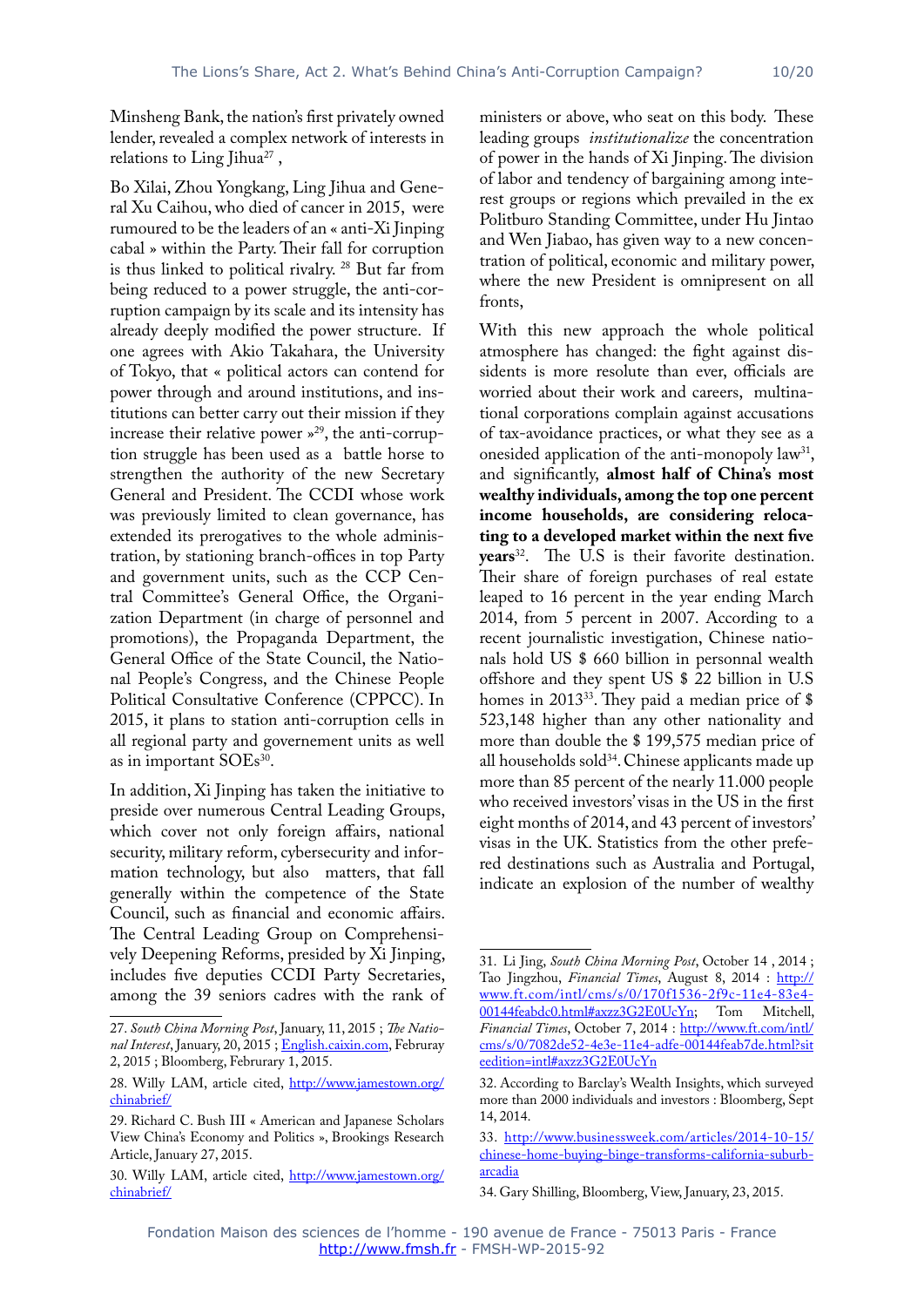Chinese trying to gain residency or citizenship abroad<sup>35</sup>.

This tendency already affects the external accounts. Illicit capital outflows, often via businesses in Hongkong, have surged in the past few years, with a clear acceleration in 2014. Goldman Sachs economists, MK Tang and Maggie Wei, note that the « errors and omissions » of the Chinese balance of payments, which reflect a mismatch between official records of cross-border flows, were equivalent to net outflows of more than \$ 300 billion since 2010, including a record \$ 63 billion in the third quarter of 2014, as yuan sentiment soured and President Xi Jinping anticorruption offensive strenghtened<sup>36</sup>.

These illicit outflows combined in 2014, with a surge in Chinese out-going investment, whose rising rate has exceeded that of in-coming investment flows. Slowing real estate activity, diminishing return on investments and weakening economy have pushed Chinese companies to increase overseas business and diversify abroad. China's capital account posted its widest deficit since at least 1998 in the fourth quarter of 2014, with record outflows (including the net errors and omissions), of \$ 91 billion. Even if the central bank has amassed the largest world reserves of foreign exchange in order to face any kind of speculative pressures and capital outflows<sup>37</sup>, illicit outflows linked to officials have become an important aspect of the anti-graft fight.

The « Fox Hunt » project, launched in 2014, aims to return corrupt officials who have fled the country. Some 762 of them were returned to China in 2013, and 500 in 2014, on suspicion of « criminality in taking advantage of their positions of power ». More than 10 billion yuan, (1,615 US \$ billion) have been confiscated according to the Supreme Court<sup>38</sup>. The launch of the APEC anti-corruption network, in the summer of 2014, provides further evidence of the Chinese government's determination to institutionalize international cooperation in this field. According to Huang Shuxian, the vice-secretary of the CCDI in charge of these matters, « our campaign to seize fleeing officials and return what they have stolen will become an important aspect of our political and diplomatic ties with other nations… focused on persuading foreign governments not to harbour these criminals »39

At this stage, with such a political and socio-economic impact, it seems reasonnable to ask what is the ultimate goal of the anti-corruption campaign, which has dominated the 2014 agenda and continues in 2015.

#### **The destabilisation of « stability »**

Wang Qishan, the head of the CDIC, suggests that the goal of the crackdown is to get rid of corruption and bad work styles in the party and the government, by focusing on treating symptoms to buy time to solve the root cause of corruption<sup>40</sup>. But behind this official position, there is a political strategy and vision which, without being explained at the highest level, has been discussed in intellectual circles close to the corridors of power.

The arguments of Professor Sun Liping (Department of Sociology, Tsinghua University) may shed some light on this debate. For Sun Liping, who has the (false) reputation as having served as Xi Jinping's PhD advisor, the biggest threat to China is not social turmoil, but social decay. This diagnosis, developed in 2009, implies another vision of Chinese society and politics, in the sense that « the opposite of social turmoil is social stability and the opposite of social decay is social health  $*^{41}$ .

In his article, « The challenge to reform of vested interest groups has not yet really come<sup>42</sup>, » Sun Liping focuses on the centrality of vested interest groups. These groups, he writes, can stop the reform process in mid-course and in the

<sup>35.</sup> *Financial Times,* January 13, 2015 : [http://www.ft.com/](http://www.ft.com/intl/cms/s/0/986bd08a-9b10-11e4-882d-00144feabdc0.html?siteedition=intl#axzz3Shb3xUtz) [intl/cms/s/0/986bd08a-9b10-11e4-882d-00144feabdc0.ht](http://www.ft.com/intl/cms/s/0/986bd08a-9b10-11e4-882d-00144feabdc0.html?siteedition=intl#axzz3Shb3xUtz) [ml?siteedition=intl#axzz3Shb3xUtz](http://www.ft.com/intl/cms/s/0/986bd08a-9b10-11e4-882d-00144feabdc0.html?siteedition=intl#axzz3Shb3xUtz)

<sup>36.</sup> Justina Lee, Bloomberg, January 13, 2015.

<sup>37.</sup> David Keohane, *Financial Times*, February 4, 2015, <http://ftalphaville.ft.com/>

<sup>38.</sup> *The Telegraph*, 25/07/2014. Xinhua, January 7, 2015 : the CCDI has recovered more than 3 billion yuan (\$ 483 million) for the year 2014.

<sup>39.</sup> *Xinhua*, 10/10/2014.

<sup>40.</sup> Beijing's University Li Chenyan, interview by Zhou Dongxu, [http://english.caixin.com](http://english.caiwin.com) 22/07/2014.

<sup>41.</sup> [http://chinadigitaltimes.net/2009/03/sun-liping-](http://chinadigitaltimes.net/2009/03/sun-liping-%E5%AD%99%E7%AB%8B%E5%B9%B3-the-biggest-threat-to-china-is-not-social-turmoil-but-social-decay/) [%E5%AD%99%E7%AB%8B%E5%B9%B3-the-biggest](http://chinadigitaltimes.net/2009/03/sun-liping-%E5%AD%99%E7%AB%8B%E5%B9%B3-the-biggest-threat-to-china-is-not-social-turmoil-but-social-decay/)[threat-to-china-is-not-social-turmoil-but-social-decay/](http://chinadigitaltimes.net/2009/03/sun-liping-%E5%AD%99%E7%AB%8B%E5%B9%B3-the-biggest-threat-to-china-is-not-social-turmoil-but-social-decay/)

<sup>42.</sup> 既得利益集团对改革的挑战还没有真正到来, 改 革内参 (*Reforms' Internal References*), 17/04/2014, published in Fenghuang Pinglun 凤凰评论, 17/04/14: [http://news.](http://news.ifeng.com/a/20140417/40003398_4.shtml) [ifeng.com/a/20140417/40003398\\_4.shtml](http://news.ifeng.com/a/20140417/40003398_4.shtml)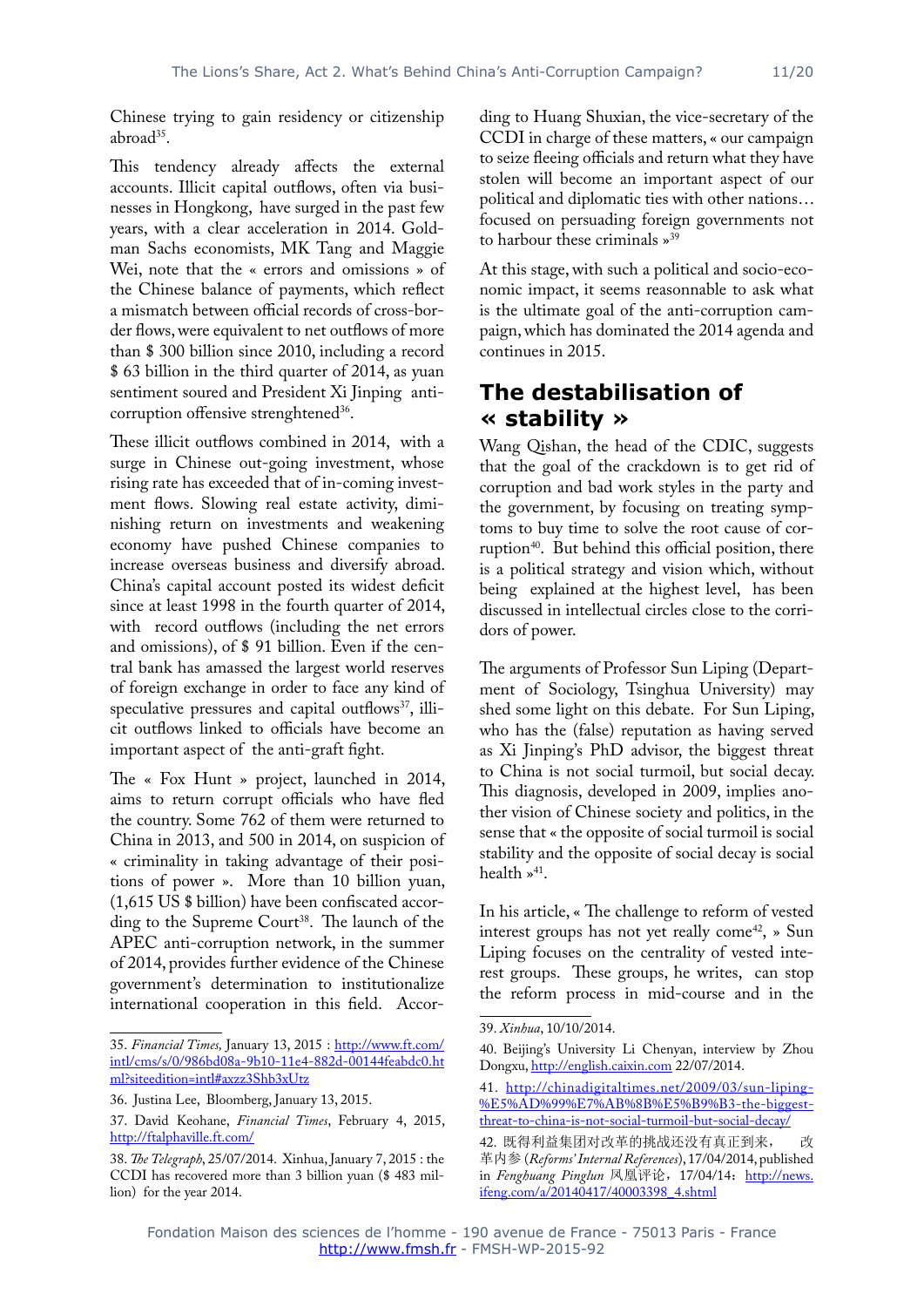name of « stability » go back to the noxious policies of the dignitaries (权贵). In these conditions, the potential for reform is quite narrow. It has to guard against the pitfalls of « leftist absolutism » and « rightist elitism ». It is easy to use « absolutism » to crush the power of the dignitaries, but if the dignitaries prevail, it seems possible that they would « launch a war to plunder the wealth of society and the masses ».

The issue is to make « an important leap at the beginning of the reform, to transform the fight against corruption into a systematic liquidation of the noxious policies of the dignitaries. » The fact that China has known land requisition, eviction and development on such a large scale, that it has failed repeatedly to pay migrants' salaries, « are for the most part directly linked to the process of plundering wealth by dignitaries». But on these grounds, where the masses' rights to defend their interests have been systematically crushed, without mercy, has emerged an ideological system of « stability », which is no more than a strategy to preserve vested interests.

This focus on « stability » to defend the interests of the elite works against majority rights and has exarcerbated the opposition between them and the government. At the same time, the preservation of stability at any cost has violated the law, to the point that one can no longer distinguish true from false, and that Chinese society becomes one without rule, where words count less than fits and shows of strength.

Sun Liping's charge against « stability », which was the masterword of the post-Tian'anmen successive leaderships, is also founded on a critical analysis of the reform process, which has practically stopped, according to him, after the 1990s, despite official discourse to the contrary. On the surface, the power structure and the market seemed to combine, but in fact, the markets were instrumentalised by the power structure, which led to the formation of stable and powerful interest groups. These groups neither want to advance nor to go back ; their only goal is to maintain the status-quo. That is why their noxious policy was led in the name of « stability ». They are the forces behind four calamities, 1. the decline of economic vitality 2. social polarisation 3. social defeatism, and 4. environmental disaster. Moreover, they constitute a kind of « wall » blocking all roads to reform. Xi Jinping and Li Keqiang have underlined the importance of these interest groups after

the third Plenum of November, 2013. « In this situation », writes Sun Liping, « **the only possibility is to start with an anti-corruption campaign**  to lift up this wall <sup>43</sup>». His attention is concentrated not on the efficiency of anti-corruption efforts, which takes the form of a campaign, but on the capacity of this movement to shake the power of vested interest groups.

In contrast to 1980s, reforms, which benefitted from a large social coalition with the rehabilitation of « rightists » of the Hundred Flowers campaign (1957), intellectuals, officials and victims of the Cultural Revolution and the continuous rise in the economic conditions of the masses, linked with rural policies, the actual reforms, according to Sun Liping, do not benefit from such social consensus. The real danger does not happen during the launch of the reform process, as no group wants to appear as an opponent and face retaliation, but during the course of the reforms. Vested interest groups and dignitaries may not oppose the reforms, but later distort the concrete measures by transforming them in a war of plundering wealth, exactly as in the 1990s, with the reform of the state sector.

Rapid economic growth over the past thirty years has accompanied slow income growth for most people. Sun Liping underlines the discrepancy between national and international statistics on poverty, which has fallen in China's official figures to 80 million inhabitants at the end of 2010 (living on less than 1500 RMB/year) $44$ . According to the international UN standard, 250 million Chinese were living at this time on less than 1,25 US\$ per day, and 900 million were living on less than 2 US \$ per day… The fruits of development have thus been won by dignitaries groups, who have privatized public assets, in the state sector, mines, land allocation, etc. Most of the social contradictions of China are directly linked to this plundering of public assets, which have been locked up in the name of « stability » at any cost.

Thus, behind the anti-corruption campaign, the real political objective is to destabilise the

<sup>43.</sup> Idem, p.2.

<sup>44.</sup> According to this very low measure of poverty, China has reduced poverty to 6% of its population, a much better result than the U.S, where the official poverty rate is estimated in 2013 at 14.5 percent of the population: [http://www.census.](http://www.census.gov/content/dam/Census/library/publications/2014/demo/p60-249.pdf) [gov/content/dam/Census/library/publications/2014/demo/](http://www.census.gov/content/dam/Census/library/publications/2014/demo/p60-249.pdf) [p60-249.pdf](http://www.census.gov/content/dam/Census/library/publications/2014/demo/p60-249.pdf)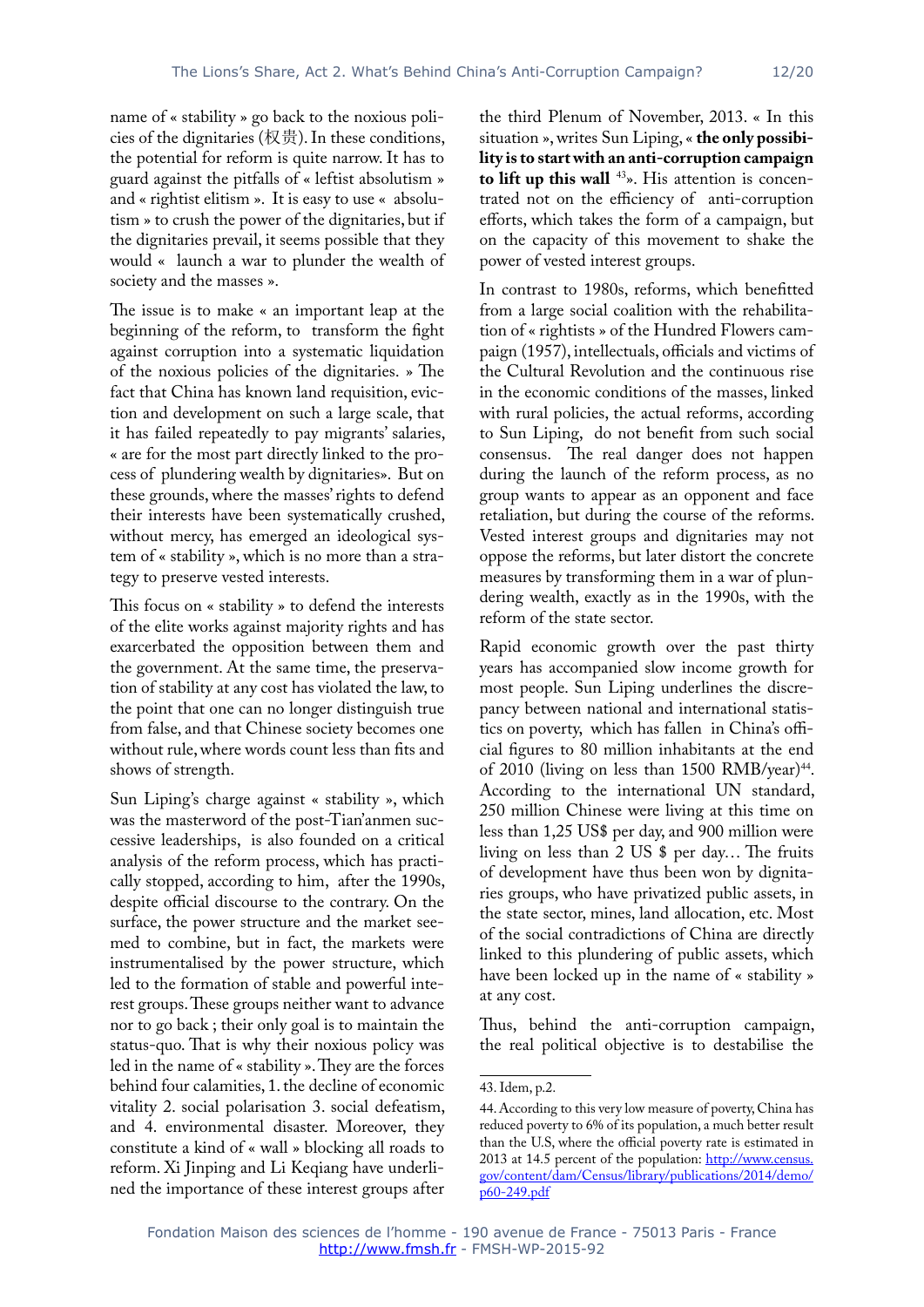dignitaries, eradicate their noxious policies, and create a just society, based on impartial justice, the goal of the next 30 years of reform, after the last 30 years mainly devoted to the construction of a economic market system.

### **The justification for « impartial justice »**

According to Sun Liping, the lack of impartial justice is at the root of the social problems and contradictions in Chinese society. From an economic point of view, the lack of economic vitality over the past years is mainly due to the lack of a competitive environment at the macro level, the concentration of ressources in the hands of governments, their intervention in markets, and the power of monopolies. The creation of a level playing field in terms of competition among enterprises and sectors is thus the key to economic revitalisation.

In terms of society, most of the actual contradictions in China are no longer the result of malnutrition, as was the case at the beginning of the 1980s, but the result of social injustice. Norms of justice have been set at the lowest level where there is hardly any room to settle conflicts, sometimes even for managers and local officials. The crux of the issue here too, is political. Despite the fact that the masses call for justice, the fascination for « stability » has led not only to a lack of impartial justice in concrete situations, but also sometimes to its destruction. Many recent social surveys have shown that the destruction of impartial justice concerns not only disadvantaged groups, but also the groups most envied by the public, such as government officials, policemen, teachers, private entrepreneurs and even highlevel managers. All these groups feel vulnerable.

According to Sun Liping, reform towards impartial justice must be based on 1. Institutionnalized oversight and limits on the power of authorities so that the life of political society may be brought under the boundaries of law ; 2. Eradication of crony capitalism (权贵资本主义) and establishment of a representative mechanisms and pluralist pressure groups in society; 3. Promotion of a citizens' consciousness and development of social organisations to protect impartial rights and to advance the equality of civil rights. Funded on a legal basis, on the authority of the constitution, the rule of justice and the impartiality of government administration, such reform, in order to abolish the croony capitalism, implies that those in power must disassociate themselves from particular interests.

To those who find these objectives « idealistic », Sun Liping replies by citing Amartya Sen according to whom the consensus of people on what is unjust in reality goes far beyond the consensus on what is just philsophically. To get rid of what is felt as unjust is thus the most realistic way to progress towards a just society.

#### **The anti-corruption campaign and the rule by law**

It is striking to see the close fit between Sun Liping's arguments and the political agenda, not only with respect to the intensity of the anti-corruption campaign, but also with respect to the « rule by law » or « governance according to law » (依法治国), the main theme of the November 2014 Central Committee Plenum. His analysis seems more political and outspoken than many points of view developed about the links between corruption and state sector reform<sup>45</sup>.

That said, if rule by law is to protect the right of the people, the whole legal system has to be reformed in favor of judicial independence, the end of the supervision of the all powerful Party's Central Politics and Law Committee, which overseas « above the law » the nation's courts, prosecutors and police, as underlined by Jian Ping, former president of China's University of Political Science and Law<sup>46</sup>. This implies a reduction of the party's power and a kind of « westernization » which is not at all in the mind of Chairman Xi Jinping, who likes to portray his policies as rooted in national virtues and tradition, and has well shown to the party, after his access to power, in his 2012 southern tour, that he would not become a new Gorbatchev.

If we look at things from another angle, from the Chinese tradition of politics and power,

<sup>45.</sup> *China News Analysis*, Les nouvelles de Chine, Aout 2014 p.7-20 : <http://www.centreasia.eu/publications/china>*-analysis*

<sup>46.</sup> For a discussion of « The long journey to the rule of law », see Jiang Ping, former president and tenured professor at China's University of Political Science and Law, in *Caixin*, 16/09/2014: [http://english.caixin.com/2014-](http://english.caixin.com/2014-09-16/100729435.html?mc_cid=6a4d78fe62&mc_eid=c480cfc6eb) <u>[09-16/100729435.html?mc\\_cid=6a4d78fe62&mc\\_](http://english.caixin.com/2014-09-16/100729435.html?mc_cid=6a4d78fe62&mc_eid=c480cfc6eb)</u> [eid=c480cfc6eb](http://english.caixin.com/2014-09-16/100729435.html?mc_cid=6a4d78fe62&mc_eid=c480cfc6eb)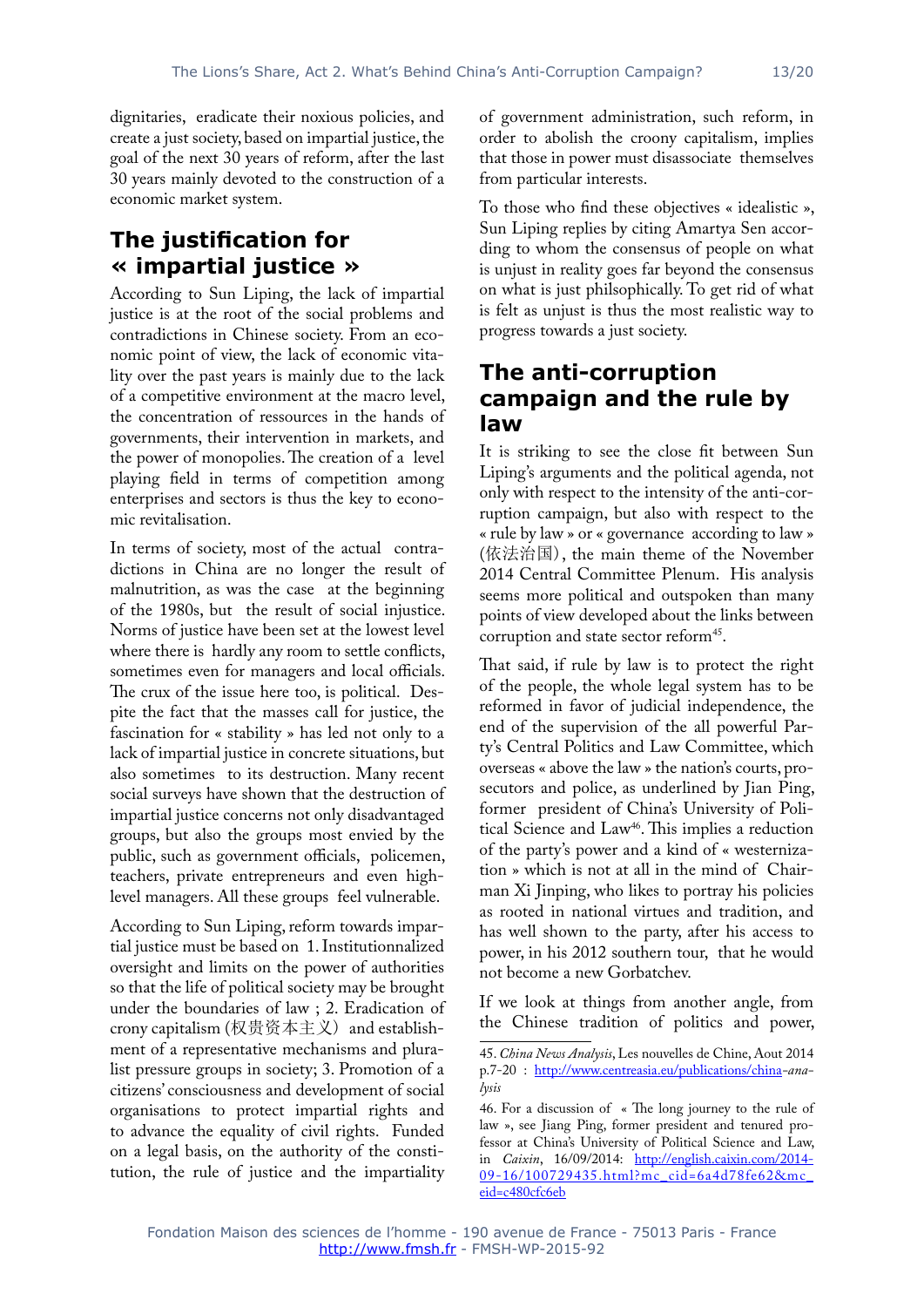transmitted in these classics that Xi Jingping has cited on numerous occasions<sup>47</sup>, the rule by law is the basic principle of the « Legalist » (or absolutist) tradition in Chinese politics, illustrated by Shang Yang, the thinker and statesman (390-338 B.C) whose anti-elitist and egalitarian policy transformed the state of Qin into a powerful kingdom, able to unify China one century later, with the first emperor Qin Shihuangdi (260-210) . Xi Jinping cited Han Fei (280- 233 B.C), the philosopher who synthetised the legalist and taoist school for the political use of the first emperor : « When those who uphold the law are strong, the state is strong. When they are weak, the state is weak »48. The reality seems to be more complex than this absolutist tradition.

On the one hand, Xi has progressively neutralised the liberal reformers' collective call for « constitutionnal governance » (宪政) after he came to power at the end of 2012<sup>49</sup>. Document n°9, of April 2013, a secret circular of the CCP Central Committee General Office, identified seven noteworhty problems in the ideological sphere : promoting western constitutionnal democracy, promoting universal values such as western human rights, promoting civil society through « citizens movements » attempting to dismantle the ruling party's social foundation, promoting neo-liberalism by arguing that state owned enterprises (SOE) are national monopolies, and trying to weaken the governement's control on the economy, promoting the « freedom of press » and challenging China's principle that the media and publishing sectors should be subject to Party's discipline, promoting historical nihilism by « reassessing history » of new China and rejecting the accepted conclusions on historical events and figures, and finally questionning reform, opening

up and the socialist nature of socialism with Chinese characteristics, by calling it « capitalist socialism », « state capitalism » or « new bureaucratic capitalism »<sup>50</sup>.

The internet and the academy were identified as the main conduits of these « mistaken views and ideas », and then subject to further control, with the creation in 2014 of the Central Leading Group for Cyberspace Affairs, the strengthening of the Cyberspace Administration of China, and the strenghtening of the ideological leadership of the Party in higher education (January 2015 Central Committee Document). Rogiers Creemers explains that the choice of academic institutions as a target is justified from the point of view of the actual leadership, by the fact that many well regarded Chinese professors may have views influenced by their education or long time stays abroad, they have considerable input into policymaking process and they shape the worldview of future generations in a country where political protest, from May Fourth 1919 to Tian'anmen in 1989, have tended to originate from universities. According to the new Central Committee instructions, research should now focus on material issues, not on philosophical or ideological debate <sup>51</sup>.

On the other hand, for the first time in CCP history, a Central Committee Plenum has been devoted to the country's legal development. Xi Jinping has clearly explained what he meant by « placing power in the cage of law » in Seeking Truth (求 是), the CCP Central Committee theoretical journal (2014, n°21) : « Our constitution, as an expression of our basic law, is a reflection of fruits of the Party's leadership of the people in carrying out revolution, contruction and reform, and it established the leadership position of the Chinese Communist Party emerging from history and the choice of the people  $v^{52}$ . This is a totally different view than the one defended by Zhang Qianfan, of Beijing University Law School, a leader of the constitutionnalist movement, according to whom Article 5 of the Constitution specifies that « no

<sup>47.</sup> The CCP has published online (in Chinese) a collection of the chairman's citations of numerous classics in many different speeches : [http://cpc.people.com.cn/n/2014/0529/](http://cpc.people.com.cn/n/2014/0529/c164113-25080175.html) [c164113-25080175.html](http://cpc.people.com.cn/n/2014/0529/c164113-25080175.html)

<sup>48.</sup> [http://www.nytimes.com/2014/10/12/world/leader](http://www.nytimes.com/2014/10/12/world/leader-taps-into-chinese-classics-in-seeking-to-cement-power.html)[taps-into-chinese-classics-in-seeking-to-cement-power.](http://www.nytimes.com/2014/10/12/world/leader-taps-into-chinese-classics-in-seeking-to-cement-power.html) [html](http://www.nytimes.com/2014/10/12/world/leader-taps-into-chinese-classics-in-seeking-to-cement-power.html)? ; [http://sinosphere.blogs.nytimes.com/2014/10/14/](http://sinosphere.blogs.nytimes.com/2014/10/14/xi-jinping-on-exceptionalism-with-chinese-characteristics/?_php=true&_type=blogs&_r=0) [xi-jinping-on-exceptionalism-with-chinese-characteris](http://sinosphere.blogs.nytimes.com/2014/10/14/xi-jinping-on-exceptionalism-with-chinese-characteristics/?_php=true&_type=blogs&_r=0)tics/? php=true& type=blogs& r=0; For a debate on « Rule of Law » see *China File* : « Rule of Law, Why Now ? »: <http://www.chinafile.com/conversation/rule-law-why-now>

<sup>49.</sup> See the fascinating account of the debate around constitutionalism , by Rogier Creemers, « China's constitutionalism debate, content, context and implications », Working Paper, published in a revised version in *The China*  Journal, n<sup>°</sup> 74, July 2015 : [https://chinacopyrightandmedia.](https://chinacopyrightandmedia.wordpress.com/publications/) [wordpress.com/publications/](https://chinacopyrightandmedia.wordpress.com/publications/)

<sup>50.</sup> For a complete English translation, see *China File*, August 11, 2013: [http://www.chinafile.com/document-9](http://www.chinafile.com/document-9-chinafile-translation) [chinafile-translation](http://www.chinafile.com/document-9-chinafile-translation)

<sup>51.</sup> Robert Creemers, « Ideology Matters: Parsing Recent Changes in China's Intellectual Landscape, *Sinocism China Newsletter*, February 2015: <https://sinocism.com/?p=11410> and Roger Creemers, *China Copyright and Media Blog :* <https://chinacopyrightandmedia.wordpress.com/>

<sup>52.</sup> David Bandurski, *China Media Project*, January 6, 2015.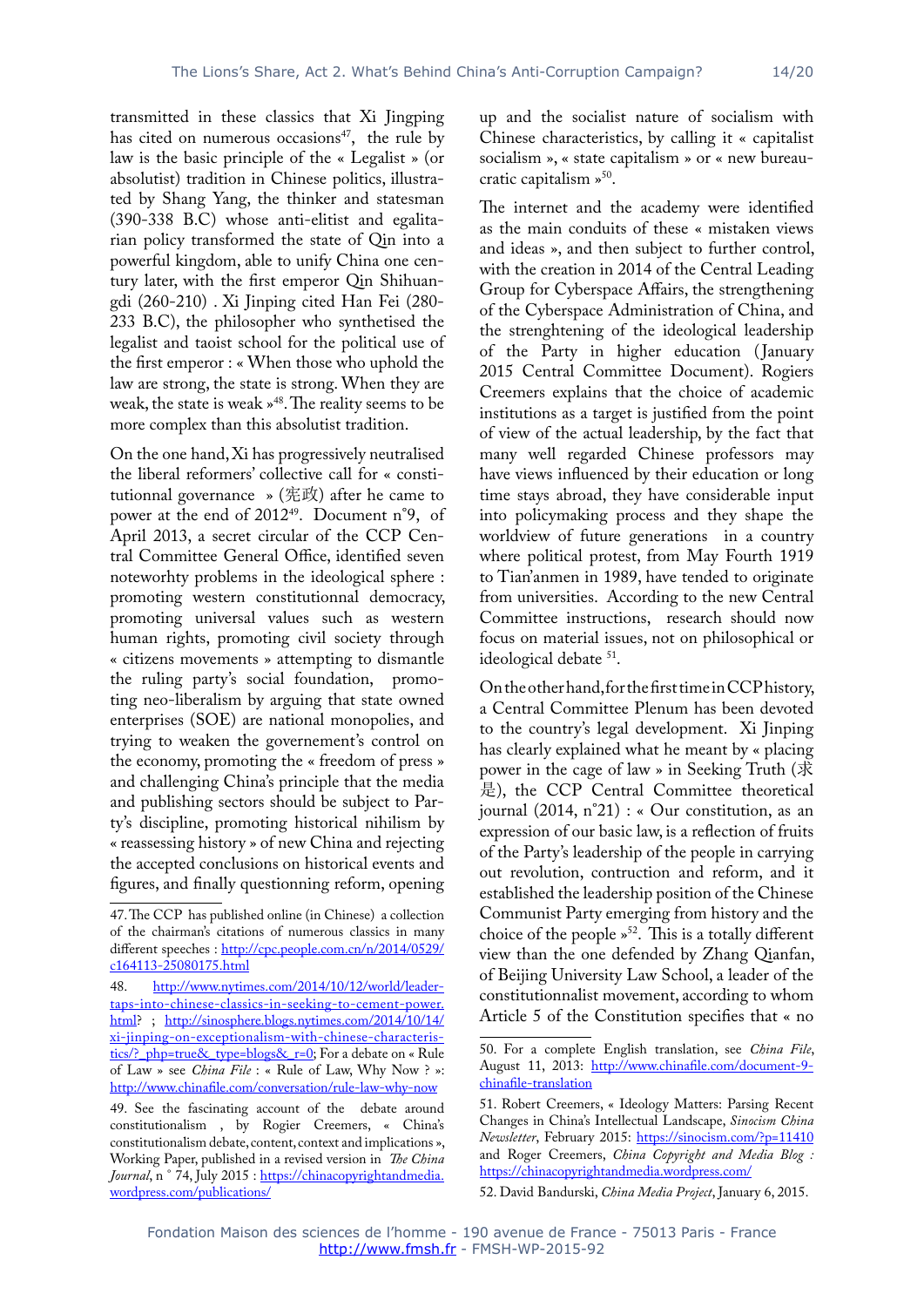organization or individual may enjoy the privilege of being above the Constitution and the law »53. That may explain the virulence of the 2013 debate against constitutionnalists who pleaded for the strict implementation of the 1982 Constitution.

In Xi's rhethoric, the Party and the people are the same. At the central conference on political and legal work in January, 2015, he recommanded that « Party committees at all levels should set an example of abiding by the law, they should enable law enforcement agencies and judidicial departements to work independantly »…. while « law enforcement agencies and judicial departments should be loyal to the Party ». This apparent contradiction between independance and loyalty hides a recentralisation of the legal apparatus, in order to tackle the corruption and inefficiency of the legal process as well as the local protectionism and the usual interventions of local officials in the roughly 3,000 local courts, which are unable to enforce citizens' constitutionnal rights against corrupt public servants. Thus, as Jerome Doyon and Hugo Winckler underline, « independance from local governments comes at the price of recentralization and therefore an increased dependance on higher levels of the Chinese government »54. If « the power is in the cage of law », its key remains in the hands of the Standing Committee of the Politburo...

The same logic applies to anti-corruption . In a context of a weak legal system, political supervision enforcing Party discipline appears to be a more efficient way to restrain bureaucratic corruption. The CCDI is a Party internal control structure that promotes internal supervision for its 87 millions members, and a mechanism of checks and balances within the system. It is clearly above the law in the sense that , once a case is approved, as underlined by Xuezhi Guo<sup>55</sup> charged officials are put under « double restraint »

 $(\nabla \mathbf{X})$  that is to say confined for questionning in off-site detention, accompanied by « protectors » 24 hours a day to prevent them from committing suicide….without judicial involvement or oversight. As officials are isolated, cut from from any contact in order to reduce the potential influence of networks, there is a complete assymetry of information between them and the CCDI investigators who generally gather evidence through cooperation of their friends and neighbors. Professor Zhang Qianfan, a leading member of the constitutionnalist movement, see this kind of pratice, applied for Bo Xilai, Zhou Yongkang and Ling Jihua, as a complete denial of any basic citizens' rights, which is praticed from the top of the profiteers to the bottom of Chinese society<sup>56</sup>.

#### **The top-down dynamic and the problematic social coalition**

The top down dynamic of Xi Jinping has allowed him, for the moment, to concentrate power and maintain the initiative. His anti corruption campaign and his vision of the « Chinese dream » as a rejuvenation of the nation and the enabling of a middle-class lifestyle, may be popular. But as Sun Liping emphasized, he has not succeeded in assembling a social coalition comparable to the one Deng Xiaoping created in the 1980's among farmers, workers, and rehabilitated intellectuals and officials. Xi Jinping has already alienated the country's intellectuals with his strenghtened political control, ideological influence over the academy, and web and media censorship.

At the top, some of the targets of the anti-corruption campaign are far from mobilizing unanimity among party elders. It is a public secret in Beijing that ex Presidents Jiang Zemin, and Hu Jintao, former vice-president Zeng Qinghong, and former premiers Li Peng and Wen Jiabao were not favorable to disciplinary action against Zhou Yongkang<sup>57</sup>.

In addition, Cheng Li, one of the keenest observer of Chinese politics, suggests that Xi Jinping

<sup>53.</sup> Peter Ford, *The Christian Science Monitor*, May [http://www.csmonitor.com/World/Asia-](http://www.csmonitor.com/World/Asia-Pacific/2013/0524/A-tussle-in-China-over-the-Communist-Party-bowing-to-the-Constitution)[Pacific/2013/0524/A-tussle-in-China-over-the-Commu](http://www.csmonitor.com/World/Asia-Pacific/2013/0524/A-tussle-in-China-over-the-Communist-Party-bowing-to-the-Constitution)[nist-Party-bowing-to-the-Constitution](http://www.csmonitor.com/World/Asia-Pacific/2013/0524/A-tussle-in-China-over-the-Communist-Party-bowing-to-the-Constitution)

<sup>54. «</sup> The Fourth Plenum, Party Officials and Local Courts », *China Brief*, The Jamestown Foundation, Special Issue on China's Fourth Plenum, <Vol.XIV>, Issue 22, November 22, 2014: [http://www.jamestown.org/programs/chinabrief/](http://www.jamestown.org/programs/chinabrief/archivescb/2014/?no_cache=1&tx_publicationsttnews_pi2%5Bissue%5D=22) [archivescb/2014/?no\\_cache=1&tx\\_publicationsttnews\\_](http://www.jamestown.org/programs/chinabrief/archivescb/2014/?no_cache=1&tx_publicationsttnews_pi2%5Bissue%5D=22) [pi2%5Bissue%5D=22](http://www.jamestown.org/programs/chinabrief/archivescb/2014/?no_cache=1&tx_publicationsttnews_pi2%5Bissue%5D=22)

<sup>55. «</sup> Controlling corruption in the Party: China's Central Discipline Inspection Commission, *The China Quarterly*, September 2014, n°219, p. 605-607.

<sup>56.</sup> 为什么反宪政没有未来? « Why anti-constitutionalism has no future? » Financial Times, Chinese edition, January 5, 2015: [http://www.ftchinese.com/](http://www.ftchinese.com/story/001059920?full=y) [story/001059920?full=y](http://www.ftchinese.com/story/001059920?full=y)

<sup>57.</sup> Willy Lam, « Xi consolidate power at Fourth Plenum but sees limits », *China Brief*, special issue, 22, November 20, 2014, cited.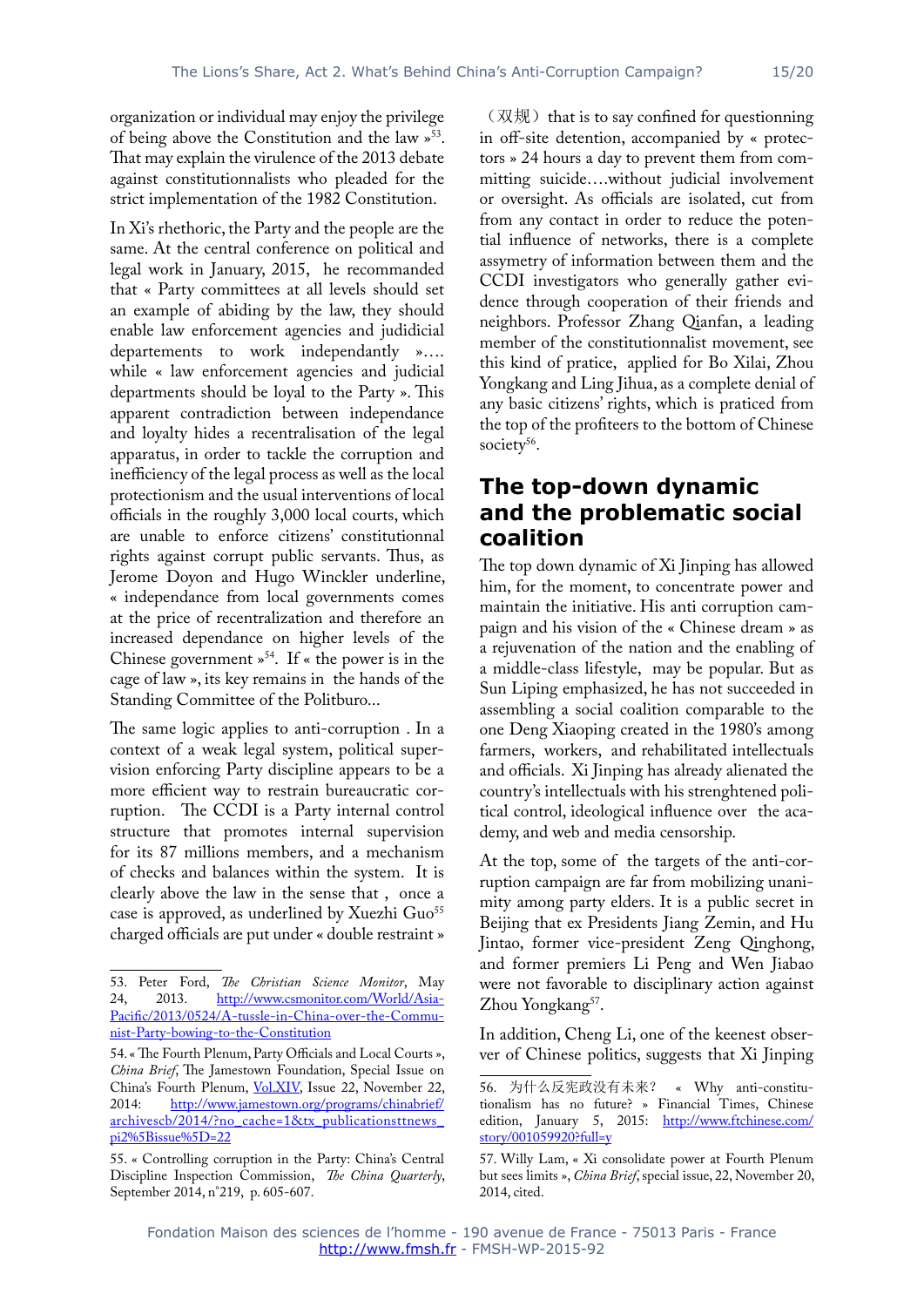leads the « princeling » faction, in the party, of leaders born to families of revolutionnaries or high officials, with Jiang Zemin and most of the other Politburo Standing Committee members, contrary to Li Keqiang, one of the « tuanpai », leaders who have ascended to power, like President Hu Jintao, through the Chinese Communist Youth League, and who generally come from a more modest family background and leadership experience in less developed inland regions. The predominance of the Jiang Zemin-Xi Jinping camp in the actual Politburo Standing Committee allowed Xi Jinping to take the initiative and consolidate power. But the Chinese Communist Youth League faction seems much more powerful in the actual Central Committee. They will reelect, at the 19th Party congress in 2017, the five Politburo allies of Xi Jinping, who are expected to retire<sup>58</sup>.

In the fall of 2014, Geremie Barme has shown that the officials from the princeling faction were generally exempt from the anti-corruption movement, the « tiger hunt » being reserved to high officials of more modest family backgrounds<sup>59</sup>. The reshuffle in the army supports this point of view, as it has favorized the appointments of many princelings, already dominating the top ranks of China's armed forces, and having risen to high posts more quickly than those from ordinary backgrounds<sup>60</sup>.

The game of factions is not substantial but can extend to another level if the anti-corruption campaign creates tensions inside the state-party system or has repercussions on the chinese economy. As Sun Liping suggested, there is covert resistance to the present campaign : the People's Daily noted that strict discipline was necessary in the current situation and listed officials' bad behavior in ignoring Party rules and « bargaining » with the Party, such as asking for promotion or better treatment, complaining or showing reluctance in their duties or disregarding Party decisions in their departments<sup>61</sup>. As Wang Qishan noted in his work report that all SOE under central government will be inspected by CCDI in

2015, one may expect further scandals in the pillar sectors of state power (banking, oil, infrastructure, transport, telecommunications) which are abusing of their market power, with oligopolistic practices.

At the same time, the cases of Zhou Yongkang, Ling Jihua and Xu Caihou have shown that political factions are linked with vested interest groups. The princelings for instance, have not only strategic positions in the army, but also in the SOE, especially in the banking and financial industry. Despite Sun Liping's wish that « those in power must dissociate from particular interests » one must not forget with Xue Zhiguo that

« China's elite have pursued wealth and political influence through trading power for monetary and non monetary resources. The pattern of the corruption in China's new elite has now evolved into exchanging power for power, in which the vested interest groups cooperate with one another to secure or enhance their political influence or even aim at a monopoly of political power. This trade is also related to guanxi (relations) networking, in which some offer their absolute loyalty to others in exchange for protection and career growth. High ranking-leaders, especially top leaders such as Xi Jinping and Li Keqiang, were awarded their positions based on the compromise and bargaining of the political factions and interest groups ». 62

As politics appears completely mingled with economics, the anti corruption campaign has obvious repercussions on the economy. Economic slowdown has already accelerated, following the general climate of distrust among the most wealthy Chinese, who vote with their feet, of interference by the CCDI in the activities of business and finance, and of a wait and see attitude and foot-dragging among officials, who are delaying some investment decisions, out of the fear to be suspect in an eventual corruption probe, or due to the lack of incentive with the loss of their grey income<sup>63</sup>. The CCDI refutes the theory of any influence of its action on the economic climate, asserting that the economic slowdown is a part of the « new normal » (新常态) restructuring, that economic growth is still high in comparison to

<sup>58.</sup> Cheng Li, « China's Domestic Dynamics : Implications for India and The United States », Brookings, January 2015.

<sup>59.</sup> [http://www.thechinastory.org/2014/10/tyger-tyger-a](http://www.thechinastory.org/2014/10/tyger-tyger-a-fearful-symmetry/)[fearful-symmetry/](http://www.thechinastory.org/2014/10/tyger-tyger-a-fearful-symmetry/)

<sup>60. «</sup> PLA's Luo Yan rails against perception of China's princelings », *[WantChinaTimes.com,](WantChinaTimes.com)* January 1, 2015.

<sup>61.</sup> Xinhua, January 26, 2015.

<sup>62. «</sup> Controling Corruption in the Party », article cited, *The China Quarterly* , p.614-615.

<sup>63.</sup> [http://www.dw.de/chinas-corruption-crackdown-is](http://www.dw.de/chinas-corruption-crackdown-is-slowing-the-economy/a-17755255)[slowing-the-economy/a-17755255](http://www.dw.de/chinas-corruption-crackdown-is-slowing-the-economy/a-17755255)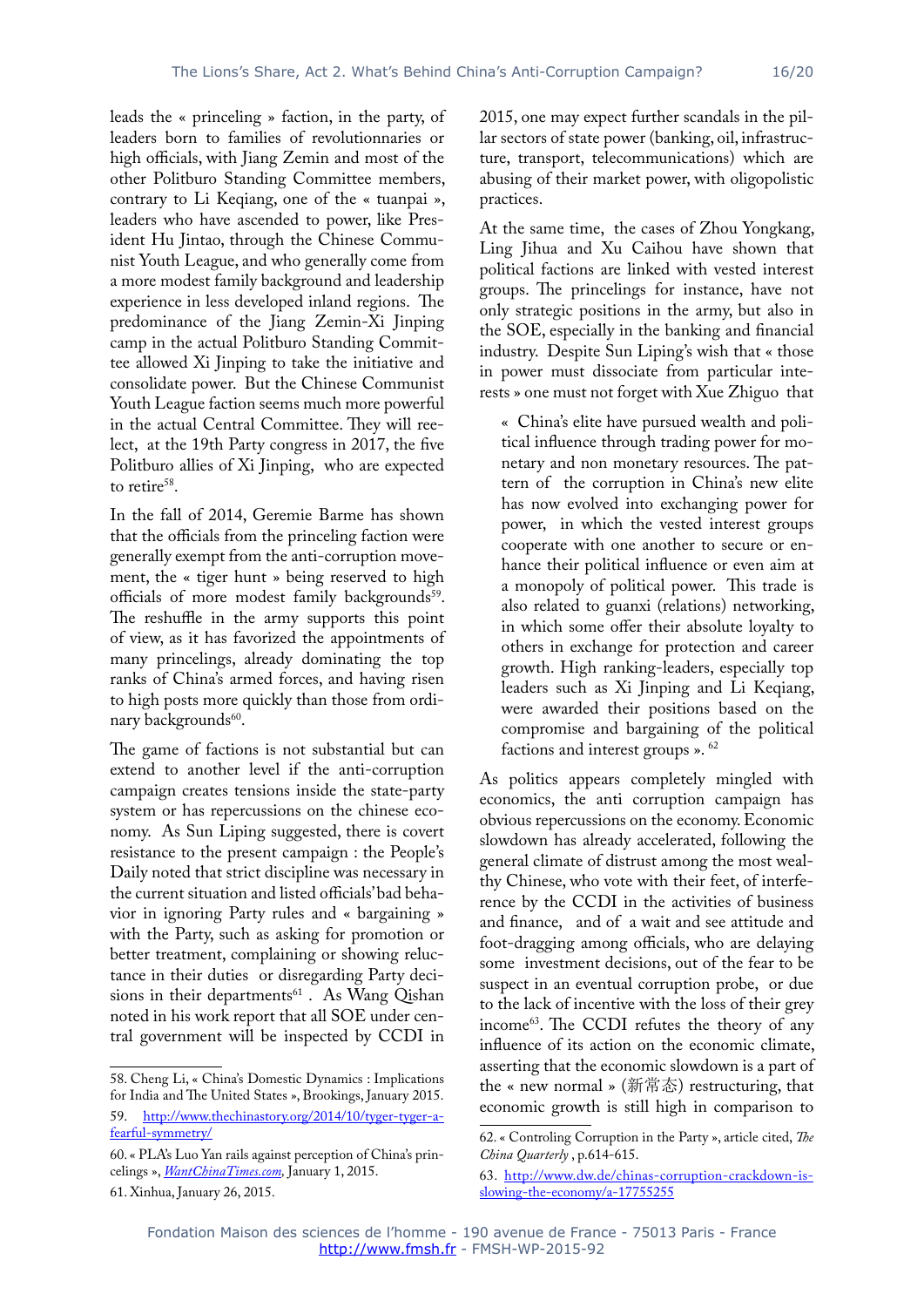the rest of the world, and that its action is cleaning up the abuses of power and ostentatious consumption of some officials, while preparing the field for future reforms<sup>64</sup>.

Such a position is based on the assumption that the party-state is able to reform itself, and to go back, by the virtue of discipline to its ideal of representing the public good. This is a far cry from whas has prevailed over the last 23 years, where the the lion's share of wealth accumulation has been raised through the state-party system, the alliance of power and business. Wang Qishan adressed the view that corruption cannot be solved under a one party system, citing the words of Xi Jinping : « I don't believe that the members of our Communist Party are that evil »65. Behind this belief in the possibility of self-reform, it is puzzling to see the postponements until now or the mere refusal of implementing concrete measures applicable to everyone, such as the declaration of the assets of officials and their family, and the creation of a property tax, which would limit the capital gains and reallocate resources toward local governments, responsible for most public expenditures.

The choice of selective, top-down political action with anti-corruption measures, and the postponement of concrete measures to tax capital gains is indeed risky, as the multiplication of high-level corruption cases may have a negative impact on the reputation of the Party and aggravate internal divisions among vested interest groups. The fact that the two successive leaderships of the party since Tian'anmen are criticized in Sun Liping's text may suggest that there will be further settlings of scores… To prevent a house of cards scenario, where the Party's bad reputation would combine with further divisions to endanger its survival, the Party anti-corruption experts have called for a compromise with vested interest groups which would accept institutionnalized anti-corruption measures, as part of the « new normal » policy, against a conditional amnesty to offenders, as long as they return their illicit

64. 中纪委刊文驳反腐影响经济论:或别有用心 (The CCDI refutes the argument that anti-corruption influence the economy : or having something up one's sleeve), February, 12, 2015.: [http://news.sina.com.cn/c/2015-02-](http://news.sina.com.cn/c/2015-02-12/053931511528.shtml?utm) [12/053931511528.shtml?utm](http://news.sina.com.cn/c/2015-02-12/053931511528.shtml?utm)

gains to the government<sup>66</sup>. But Xi Jinping seems resolute to sustain his intiative and to advance it according to his own agenda.

The social coalition sustained by the belief in the « Chinese dream », appears fragile. The alienation of intellectuals, and strengthening of cybercontrol, which may weaken R&D and innovation policy, the uncertainties of the private sector which is supposed to be the main beneficiary of opening up the state sector to competition, declining returns on investments and the economic slowdown which is far from assuring a « continuous rise in the economic conditions of the masses », such as the one observed at the beginning of Deng Xiaoping's reforms. Beyond the possible reaction of « vested interest groups », these uncertainties may be the true challenge of the Xi Jinping's reforms.

<sup>65.</sup> [http://www.wantchinatimes.com/news-subclass-cnt.](http://www.wantchinatimes.com/news-subclass-cnt.aspx?id=20150211000016&cid=1101) [aspx?id=20150211000016&cid=1101](http://www.wantchinatimes.com/news-subclass-cnt.aspx?id=20150211000016&cid=1101)

<sup>66.</sup> Xue zhi Guo, article cited, *The China Quarterly*, p.621.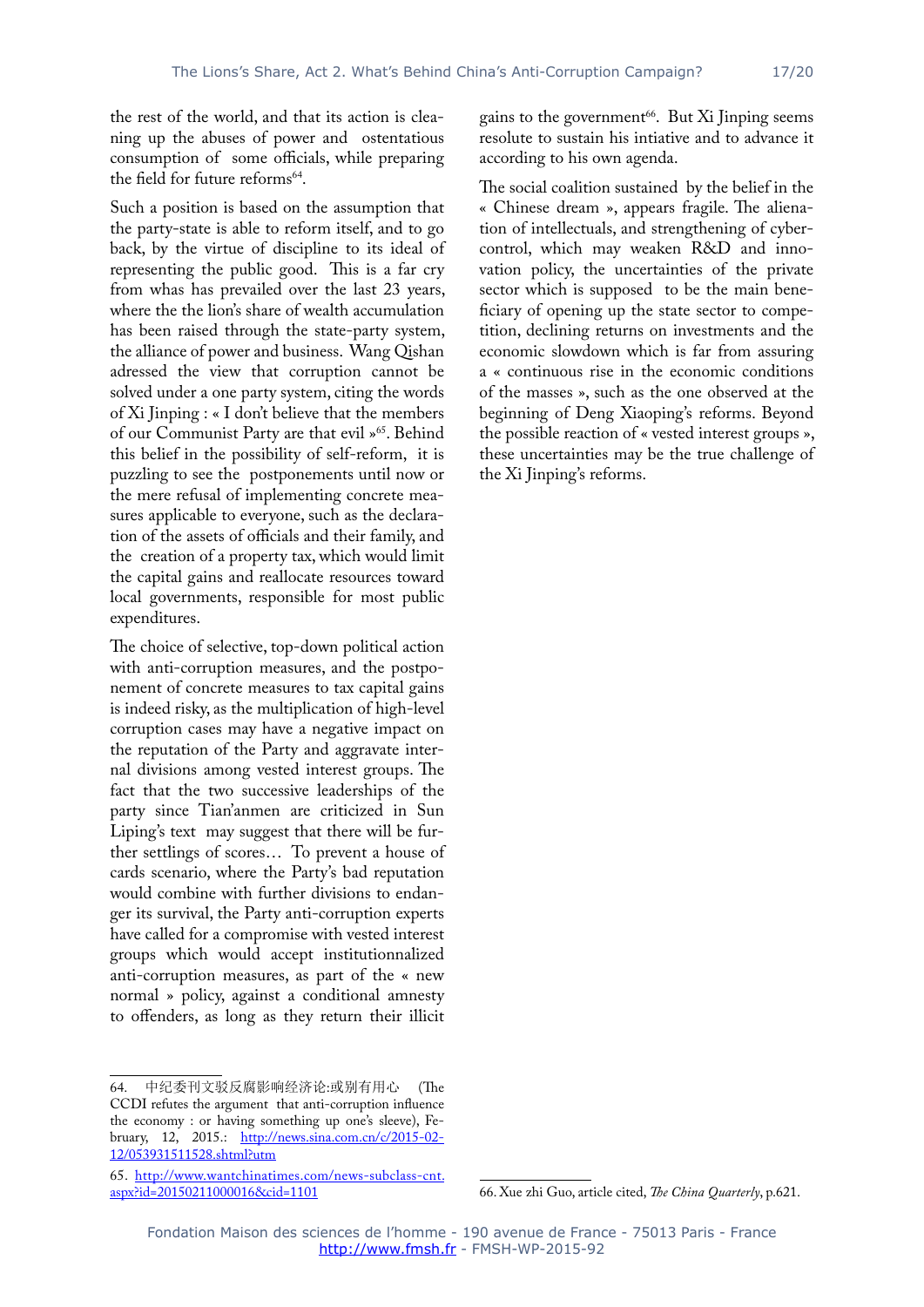## **Working Papers : la liste**

Hervé Le Bras, Jean-Luc Racine & Michel Wieviorka, *National Debates on Race Statistics: towards an International Comparison*, FMSH-WP-2012-01, février 2012.

Manuel Castells, *Ni dieu ni maître : les réseaux*, FMSH-WP-2012-02, février 2012.

François Jullien, *L'écart et l'entre. Ou comment penser l'altérité*, FMSH-WP-2012-03, février 2012.

Itamar Rabinovich, *The Web of Relationship*, FMSH-WP-2012-04, février 2012.

Bruno Maggi, *Interpréter l'agir : un défi théorique*, FMSH-WP-2012-05, février 2012.

Pierre Salama, *Chine – Brésil : industrialisation et « désindustrialisation précoce »*, FMSH-WP-2012-06, mars 2012.

Guilhem Fabre & Stéphane Grumbach, *The World upside down,China's R&D and innovation strategy,* FMSH-WP-2012-07, avril 2012.

Joy Y. Zhang, *The De-nationalization and Re-nationalization of the Life Sciences in China: A Cosmopolitan Practicality?,* FMSH-WP-2012-08, avril 2012.

John P. Sullivan, *From Drug Wars to Criminal Insurgency: Mexican Cartels, Criminal Enclaves and Criminal Insurgency in Mexico and Central America. Implications for Global Security,* FMSH-WP-2012-09, avril 2012.

Marc Fleurbaey, *Economics is not what you think: A defense of the economic approach to taxation,* FMSH-WP-2012-10, may 2012.

Marc Fleurbaey, *The Facets of Exploitation,* FMSH-WP-2012-11, may 2012.

Jacques Sapir, *Pour l'Euro, l'heure du bilan a sonné : Quinze leçons et six conclusions,* FMSH-WP-2012-12, juin 2012.

Rodolphe De Koninck & Jean-François Rousseau, *Pourquoi et jusqu'où la fuite en avant des agricultures sud-est asiatiques ?,* FMSH-WP-2012-13, juin 2012.

Jacques Sapir, *Inflation monétaire ou inflation structurelle ? Un modèle*   $h$ étérodoxe bi-sectoriel, WP-2012-14, juin 2012.

Franson Manjali, *The 'Social' and the 'Cognitive' in Language. A Reading of Saussure, and Beyond,* FMSH-WP-2012-15, july 2012.

Michel Wieviorka, *Du concept de sujet à celui de subjectivation/dé-subjectivation*, FMSH-WP-2012-16, juillet 2012.

Nancy Fraser, *Feminism, Capitalism, and the Cunning of History: An Introduction,* FMSH-WP-2012-17 august 2012.

Nancy Fraser, *Can society be commodities all the way down? Polanyian reflections on capitalist crisis,* FMSH-WP-2012-18, august 2012.

Marc Fleurbaey & Stéphane Zuber, *Climate policies deserve a negative discount rate,* FMSH-WP-2012-19, september 2012.

Roger Waldinger, *La politique au-delà des frontières : la sociologie politique de l'émigration,* FMSH-WP-2012-20, septembre 2012.

Antonio De Lauri, *Inaccessible Normative Pluralism and Human Rights in Afghanistan,* FMSH-WP-2012-21, september 2012.

Dominique Méda, *Redéfinir le progrès à la lumière de la crise écologique,* FMSH-WP-2012-22, octobre 2012.

Ibrahima Thioub, *Stigmates et mémoires de l'esclavage en Afrique de l'Ouest : le sang et la couleur de peau comme lignes de fracture,* FMSH-WP-2012-23, octobre 2012.

Danièle Joly, *Race, ethnicity and religion: social actors and policies,*

FMSH-WP-2012-24, novembre 2012.

Dominique Méda, *Redefining Progress in Light of the Ecological Crisis,* FMSH-WP-2012-25, décembre 2012.

Ulrich Beck & Daniel Levy, *Cosmopolitanized Nations: Reimagining Collectivity in World Risk Society,* FMSH-WP-2013-26, february 2013.

Xavier Richet, *L'internationalisation des firmes chinoises : croissance, motivations, stratégies,* FMSH-WP-2013-27, février 2013.

Alain Naze, *Le féminisme critique de Pasolini, avec un commentaire de Stefania Tarantino*, FMSH-WP-2013-28, février 2013.

Thalia Magioglou, *What is the role of "Culture" for conceptualization in Political Psychology? Presentation of a dialogical model of lay thinking in two cultural contexts*, FMSH-WP-2013-29, mars 2013.

Byasdeb Dasgupta, *Some Aspects of External Dimensions of Indian Economy in the Age of Globalisation*, FMSH-WP-2013-30, april 2013.

Ulrich Beck, *Risk, class, crisis, hazards and cosmopolitan solidarity/risk community – conceptual and methodological clarifications,* FMSH-WP-2013-31, april 2013.

Immanuel Wallerstein, *Tout se transforme. Vraiment tout ?*, FMSH-WP-2013-32, mai 2013.

Christian Walter, *Les origines du modèle de marche au hasard en finance,* FMSH-WP-2013-33, juin 2013.

Byasdeb Dasgupta, *Financialization, Labour Market Flexibility, Global Crisis and New Imperialism – A Marxist Perspective*, FMSH-WP-2013-34, juin 2013.

Kiyomitsu Yui, *Climate Change in Visual Communication: From 'This is*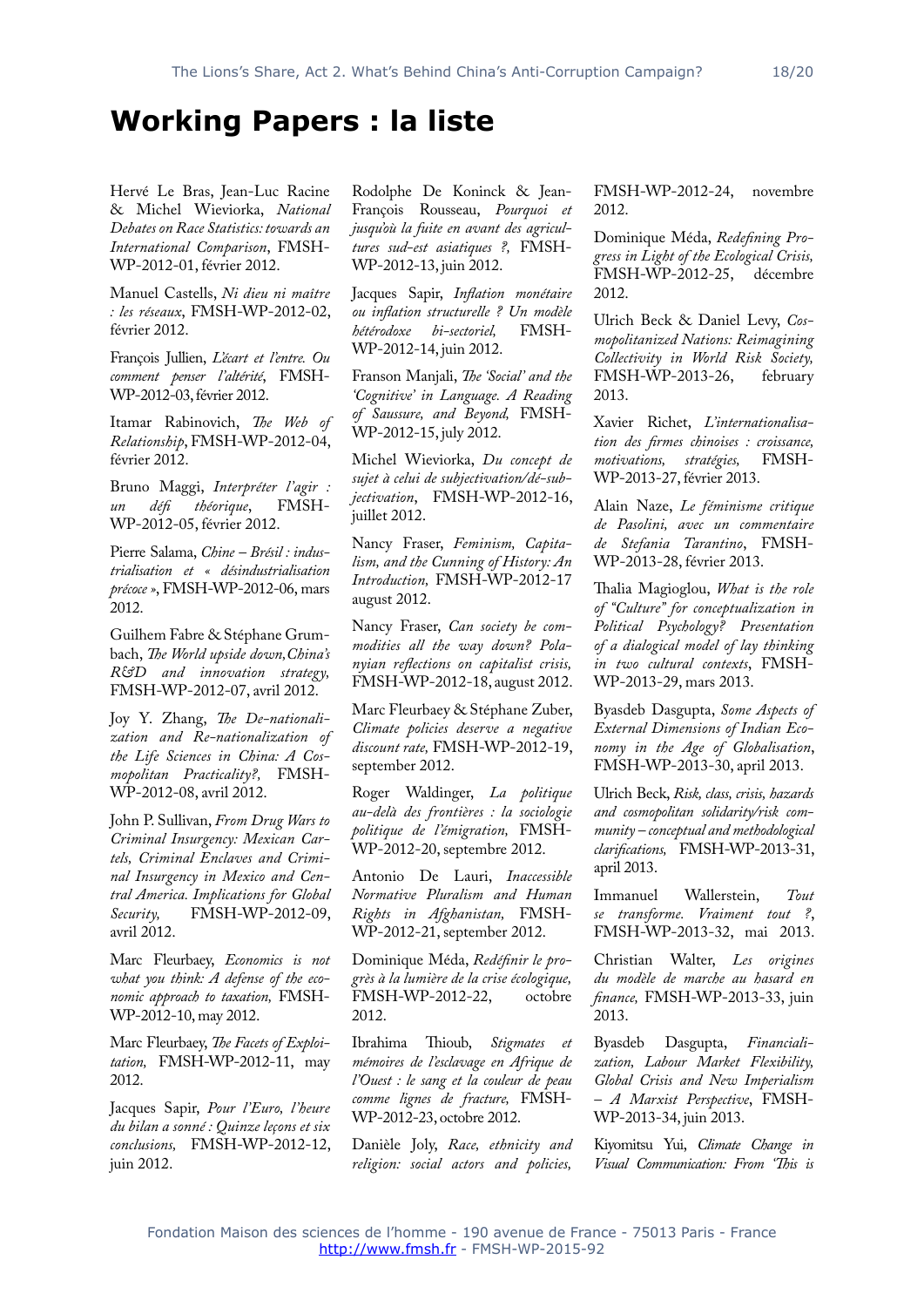*Not a Pipe' to 'This is Not Fukushima'*, FMSH-WP-2013-35, juin 2013.

Gilles Lhuilier, *Minerais de guerre. Une nouvelle théorie de la mondialisation du droit*, FMSH-WP-2013-36, juillet 2013.

David Tyfield, *The Coal Renaissance and Cosmopolitized Low-Carbon Societies*, FMSH-WP-2013-37, juillet 2013.

Lotte Pelckmans, *Moving Memories of Slavery: how hierarchies travel among West African Migrants in Urban Contexts (Bamako, Paris)*, FMSH-WP-2013-38, juillet 2013.

Amy Dahan, *Historic Overview of Climate Framing,* WP-2013-39, août 2013.

Rosa Rius Gatell & Stefania Tarantino, *Philosophie et genre: Réflexions et questions sur la production philosophique féminine en Europe du Sud au XXe siècle (Espagne, Italie)*, FMSH-WP-2013-40, août 2013.

Angela Axworthy *The ontological status of geometrical objects in the commentary on the Elements of Euclid of Jacques Peletier du Mans (1517- 1582)*, FMSH-WP-2013-41, août 2013.

Pierre Salama, *Les économies émergentes, le plongeon ?*, FMSH-WP-2013-42, août 2013.

Alexis Nuselovici (Nouss), *L'exil comme expérience*, FMSH-WP-2013-43, septembre 2013.

Alexis Nuselovici (Nouss), *Exiliance : condition et conscience*, FMSH-WP-2013-44, septembre 2013.

Alexis Nuselovici (Nouss), *Exil et post-exil*, FMSH-WP-2013-45, septembre 2013.

Alexandra Galitzine-Loumpet, *Pour une typologie des objets de l'exil*, FMSH-WP-2013-46, septembre 2013.

Hosham Dawod, *Les réactions irakiennes à la crise syrienne,* FMSH-WP-2013-47, septembre 2013.

Gianluca Manzo, *Understanding the Marriage Effect: Changes in* 

*Criminal Offending Around the Time of Marriage*, FMSH-WP-2013-48, GeWoP-1, octobre 2013.

Torkild Hovde Lyngstad & Torbjørn Skarðhamar, *Understanding the Marriage Effect: Changes in Criminal Offending Around the Time of Marriage*, FMSH-WP-2013-49, GeWoP-2, octobre 2013.

Gunn Elisabeth Birkelund & Yannick Lemel, *Lifestyles and Social Stratification: An Explorative Study of France and Norway*, FMSH-WP-2013-50, GeWoP-3, octobre 2013.

Franck Varenne, *Chains of Reference in Computer Simulations*, FMSH-WP-2013-51, GeWoP-4, october 2013.

Olivier Galland & Yannick Lemel, avec la collaboration d'Alexandra Frenod, *Comment expliquer la perception des inégalités en France ?,* FMSH-WP-2013-52, GeWoP-5, october 2013.

Guilhem Fabre, *The Lion's share : What's behind China's economic slowdown,* FMSH-WP-2013-53, october 2013.

Venni V. Krishna, *Changing Social Relations between Science and Society: Contemporary Challenges,* FMSH-WP-2013-54, november 2013.

Isabelle Huault & Hélène Rainelli-Weiss, *Is transparency a value on OTC markets? Using displacement to escape categorization,* FMSH-WP-2014-55, january 2014.

Dominique Somda, *Une humble aura. Les grandes femmes au sud de Madagascar,* FMSH-WP-2014-56, january 2014.

Débora González Martínez, *Sur la translatio de miracles de la Vierge au Moyen Âge. Quelques notes sur les Cantigas de Santa Maria,* FMSH-WP-2014-57, janvier 2014.

Pradeep Kumar Misra, *The State of Teacher Education in France: A Critique,* FMSH-WP-2014-58, january 2014.

Naeem Ahmed, *Pakistan's Counterterrorism strategy and its Implications*  *for domestic, regional and international security,* FMSH-WP-2014-59, january 2014.

Anatole Fogou, *Histoire, conscience historique et devenir de l'Afrique : revisiter l'historiographie diopienne,*  FMSH-WP-2014-60, january 2014.

Pierre Salama, *Les classes moyennes peuvent-elles dynamiser la croissance du PIB dans les économies émergentes?*, FMSH-WP-2014-61, février 2014.

Marta Craveri & Anne-Marie Losonczy, *Growing up in the Gulag: later accounts of deportation to the USSR*, FMSH-WP-2014-62, february 2014.

Philippe Steiner, *The Organizational Gift and Sociological Approaches to Exchange,* FMSH-WP-2014-63, GeWoP-6, february 2014.

Françoise Bourdarias, Jean-Pierre Dozon & Frédéric Obringer, *La médecine chinoise au Mali. Les économies d'un patrimoine culturel*, FMSH-WP-2014-64, février 2014.

Ilan Bizberg, *The welfare state and globalization in North America*, FMSH-WP-2014-65, may 2014.

Philippe Steiner, *Cartographie des échanges,* FMSH-WP-2014-66, GeWoP-7, mai 2014.

Olga Stepanova, *Le roman, la pièce de théâtre et le film : traits communs et particularités,* FMSH-WP-2014-67, mai 2014.

Flavia Buzzetta, *Adaptations de thèmes magico-cabalistiques juifs médiévaux par le Quattrocento italien,* FMSH-WP-2014-68, mai 2014.

Frédéric Landy, *Quelle sécurité alimentaire en Inde ? Dilemmes économiques, socio-politiques et environnementaux. Une mise en miroir francilienne,* FMSH-WP-2014-69, juin 2014.

Hafidha Chekir, *Le combat pour les droits des femmes dans le monde arabe*, FMSH-WP-2014-70, juin 2014.

Géraldine Thiry, Philippe Roman, *The Inclusive Wealth Index. A*